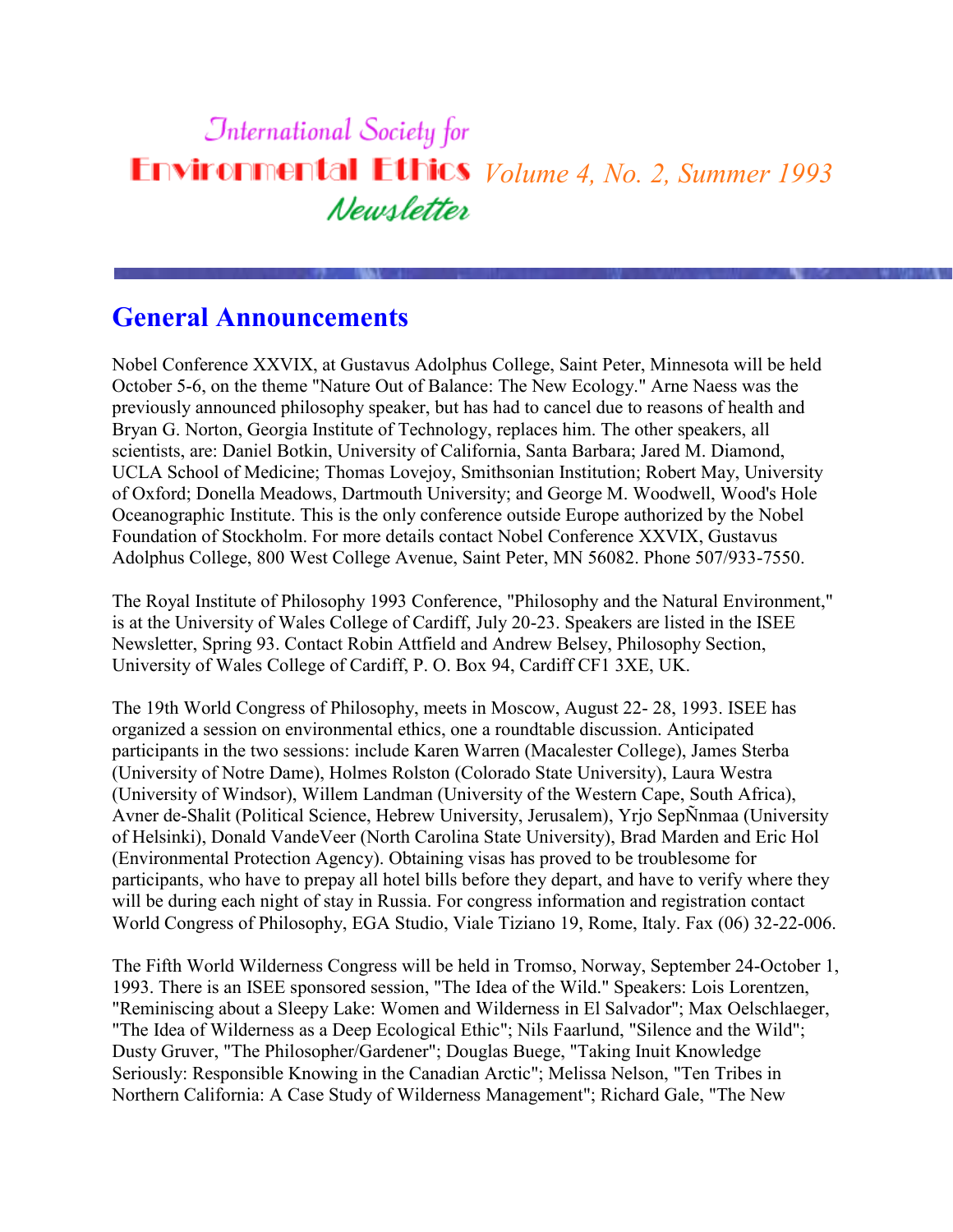Forestry: How Wild the Welcome Mat?"; Marvin Henberg, "Wilderness: The Possibility of a Pancultural View"; "Elisabeth Carlessare, "Love Your Mother: The Wild in Planet Earth"; Laura Westra, "Ecosystem Integrity and Sustainability: The Foundational Value of Wilderness"; David Abram, "Wild Culture and the Word"; David Rothenberg, "The Idea of the North"; Robert Greenway, "Wilderness Therapy"; Leena Vilkka, "Intrinsic Value and the Wild"; Peder Anker, "Deep Ecology Put To the Test"; Ville Hallikainen, "The Finnish Concept of Wilderness"; Myrdene Anderson, "The Polysemy of Wild"; Mikel Vause, "Knights of Nothingness"; Andrew Light, "The Urban Wilderness." Thanks to David Rothenberg for convening the session. Contact him for information on the ISEE Session. Department of Humanities, New Jersey Institute of Technology, Newark, NJ 07102. Phone 201/596-3289. Fax 201/565-0586. For information on Congress attendance, contact The Wild Foundation, 211 W. Magnolia, Fort Collins, CO 80521. Phone 303/498-0303.

"Ecosystem Integrity and Policy: International Issues," to be held in Washington, November 10- 13, coordinated with Mark Sagoff's Center for Philosophy and Public Policy and the Environmental Management of Enclosed Coastal Seas Conference. See events, below.

The International Society for Value Inquiry meets August 14-16 in Helsinki, followed by the Tenth International Social Philosophy Conference, August 17-20. Some papers at the latter: Robin Attfield (Philosophy, University of Wales, Cardiff), "Population Growth and Hope for Humanity"; Karen Warren, "Ecofeminist Spiritualities: What Should an Ecofeminist Think?"; W. Donner (Carleton University, Ottawa), "Inherent Value, Self, and Community in Environmental Ethics"; Laura Westra, "Human Rights in the Third World, Global Sustainability and Environmental Racism"; James Sterba (Philosophy, University of Notre Dame), "Environmental Justice."

Ethical issues in hunting. Steven J. Bissell, who is chief of environmental interpretation for the Colorado Division of Wildlife, completed spring 1993 a Ph.D. dissertation, ETHICAL ISSUES IN STATE WILDLIFE POLICY: A QUALITATIVE ANALYSIS, through the Graduate School of Public Affairs of the University of Denver. Lloyd Burton was the principal advisor. Bissell documented in a series of focus group interviews in five states that the state wildlife commissions and agencies are often considerably out of touch with the values that are held both by contemporary hunter and nonhunter citizens, catering to a rather narrow interest group of traditional hunters. His analysis concludes that if both citizens and agency personnel were to take Aldo Leopold's land ethic more seriously, much of this value gap would be alleviated. Case studies involve are: Colorado and California black bear hunting; Arizona elk hunting (using hunters to cull a herd, biological necessity of the hunt; equity in a hunting lottery); Pennsylvania wild turkey hunting (hunters refusing to wear safety colors); deer hunting in New Hampshire (hunters preferring too many deer for the habitat). Bissell can be contacted at the Colorado Division of Wildlife, 6060 Broadway, Denver, CO 80216. Phone 303/291-7267.

Shigeyuki Okajima is an editorial writer for environmental affairs with THE YOIMURI SHIMBUM, a Tokyo based Japanese newspaper, and was in the spring a 1993 Eisenhower Fellow from Japan, researching environmental ethics in the United States. THE YOMIURI SHIMBUN has a total daily circulation of 15 million (morning and evening editions) and also publishes a daily English edition of 50,000 copies. Eisenhower Exchange Fellowships, funded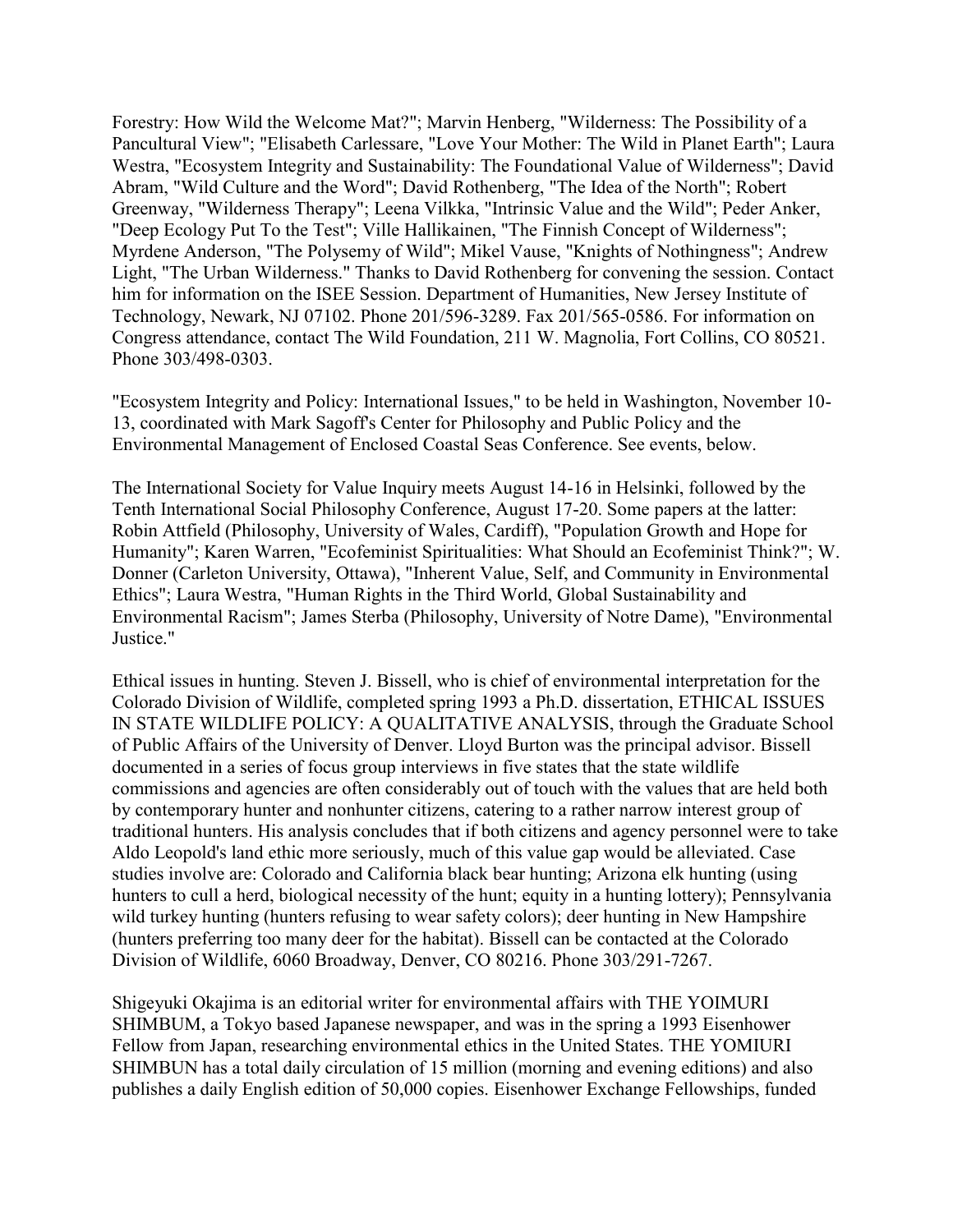both by private endowments and by the U. S. Congress, bring about two dozen internationals into the United States each year to study current trends in the United States that can prove beneficial to foreign countries. In addition to being a distinguished journalist in Japan, Shigeyuki Okajima has written a book introducing the Japanese to American environmentalism (listed in recent books, below), and an introduction to American environmentalism for Japanese high school students, in English, used to teach both English and environmentalism. He is also an ornithologist and alpinist, active in bird conservation in Japan. He has climbed to the 24,000 foot level of Mount Everest. He hopes to bring American insights to bear on Japanese problems, and to work toward joining American and Japanese national policies toward solving global environmental problems. Two of interests are John Muir and spiritual and philosophical attitudes toward nature. In 1988 he was given the Global 500 Award from the United Nations Environment Programme. Address: Shigeyuki Okajima, THE YOMIURI SHIMBUN, 1-7- 1, Ohtemachi Chiyoda-ku, Tokyo, Japan 100-55.

The University of Minnesota Press announces a new series, MONOGRAPHS IN BIODIVERSITY CONSERVATION, seeking innovative, book- length manuscripts that blend the scientific and social disciplines necessary to shape a science of conservation that will mitigate the erosion of biological diversity from the Earth. They are interested in works that make environmental ethics applicable to the conservation of biodiversity. Larry D. Harris, in forest resources and conservation at the University of Florida, is the series editor. For more information contact Barbara Coffin, Natural and Environmental Sciences Editor, The University of Minnesota Press, 2037 University Avenue, S. E., Minneapolis, MN 55414-3092. Phone 612/624-7368.

PEACE REVIEW invites papers, especially for a special issue, "Development, Environment, and Human Rights," deadline May 1, 1994. Send essays on disk to Professor Robert Elias, University of San Francisco, 2130 Fulton St., San Francisco, CA 94117-1080. Phone: 415/ 666-6349.

At the Society for Conservation Biology, Arizona State University, Tempe, on Friday, June 11 there was an ISEE session, organized by Jack Weir. Moderator: Joan L. McGregor (Philosophy, Arizona State University). Papers: Holmes Rolston, III (Philosophy, Colorado State University), "Who Owns Wild Species?"; Edwin P. Pister (Desert Fishes Council), "Ethical Concerns in the Conservation of Biodiversity"; Richard Shearman (Environmental Studies, Rochester Institute of Technology), "The Virtue of Preserving Species Diversity" (based on an Aristotelian approach); Laura Westra (Philosophy, University of Windsor) and James Kay (Environment and Resource Studies, University of Waterloo), "Ecosystem Integrity Reconsidered"; and Jack Weir, "Case Reasoning, Intuitions, and Pluralism in Environmental Ethics." Also in the general program: Holmes Rolston, "Biological Conservation After the Earth Summit." In a presidential address, outgoing president Stanley A. Temple (Wildlife Ecology, University of Wisconsin, Madison) noted that the most significant issues that the Society faces are philosophical and ethical.

The Wildlands Project drew considerable advocacy and argument at the Society for Conservation Biology, covered in a subsequent writeup in SCIENCE. This plan, launched by Dave Foreman, formerly with Earth First! seeks large core areas of wildlands conserved, buffer zones, and corridors between these. Reed Noss, the incoming editor of CONSERVATION BIOLOGY, is one of the architects of the project, as is Michael SoulÇ, who argued, at the meeting that wildness need to be big, fierce, and dangerous. Edward O. Wilson and Paul Ehrlich also endorse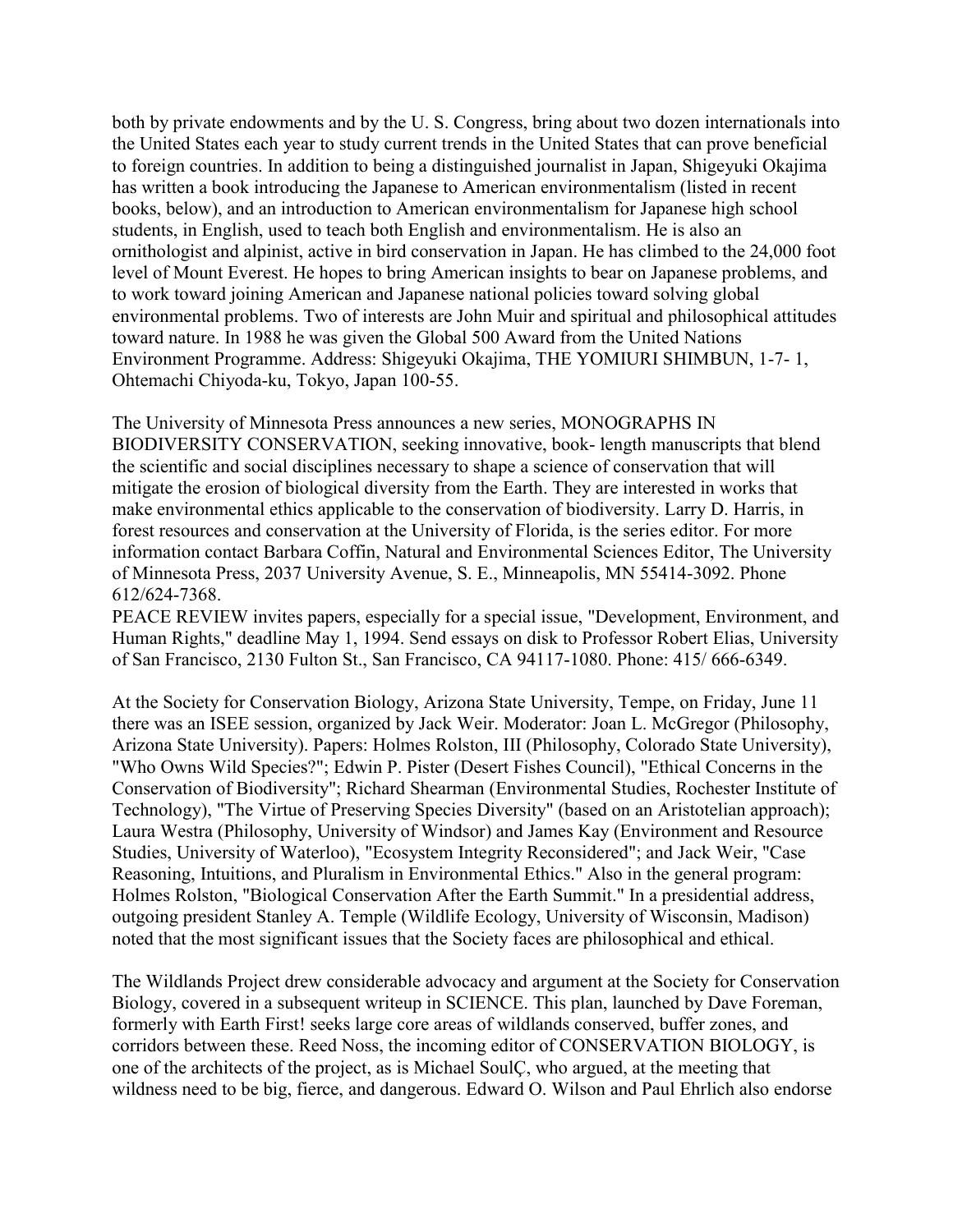the project. On the Oregon coast, the plan wants about 25% of the land in wilderness and about 25% in buffer zones. Another high wildness area is the Southern Appalachians. See a special issue of WILD EARTH, "The Wildlands Project." Deborah Jensen, director of conservation science for the Nature Conservancy, wants more wilderness, but complained, "Frankly, this whole business about wildness being fierce is a male thing." She also thinks that the project expects to move many people from their homes, when a better plan helps people live compatibly with the biodiversity around them. The SCIENCE story is predictably establishmentarian, "The High Cost of Biodiversity," 25 June, 1993. "A controversial plan to protect North American biodiversity calls for nothing less than resettling the continent. That may be too much to ask of the people who already live there."

The Society for Conservation Biology meets next year, June 1994, in Guadalajara, Mexico, at the Universidad de Guadalajara. ISEE will sponsor a session; papers dealing with environment and development in Latin America or the Third World are especially encouraged. Contact Jack Weir, Morehead State University.

The International Chamber of Commerce has produced two short documents, "Environmental Guidelines for World Industry" (1990) and "The Business Charter for Sustainable Development" (1990).

They are available in several languages. The ICC also maintains a Commission on Environment and an International Environmental Bureau. Contact the International Chamber of Commerce, 38, Cours Albert 1er, 75008 Paris, France. Tel 49.53.28.27. Fax 42-25-86- 63.

Evangelical Christians and the Environment. About forty scientists and theologians met Friday, July 2, in Oxford, England, to plan action based on a document, "Evangelical Christianity and the Environment," produced by the World Evangelical Fellowship's Theological Commission on Ethics and Society. Participants included Ghillean Prance, Director of the Royal Botanic Gardens, Kew, R. J. Berry, Professor of Genetics at University College, London, Calvin DeWitt, Director of the Au Sable Institute, and others. One activity is the International Evangelical Environmental Network, with contacts around the globe. Contact: R. C. J. Carling, Chapman and Hall, 2-6 Boundary Row, London, SE1 8HN. Tel 865-0066, ext. 6772; Fax 522-9621.

"Nature and Environment" was a section of the Philosophy, Interpretation, Culture Conference, SUNY, Binghamton, Binghamton, New York, April 16-17. Papers: Doug Daigle (Colorado State University), "The Role of a Planetary Narrative in Environmental Ethics"; Phil Lewin (Clarkson University), "Science, Difference, Nature"; R. Read (Rutgers University), "Culture, Nature, ENVIRONMENT: The Priority of Environmental Ethics to Epistemology and Metaphysics."

United Nations Conference on Ethical Issues in Agenda 21, January 20-21, 1994. The Conference will be held at the United Nations Building, United Nations Plaza, New York, NY. Contact Donald Brown, Ethics Research Group, 2915 Beverly Road, Camp Hill, PA 17011 (near Harrisburg). Fax 717/787-9379.

University presses are turning more and more to general-interest books, provided they can both appeal to general readers and maintain scholarly standards--partly to fill a vacuum left by trade publishers who are less and less interested in books on which they cannot make considerable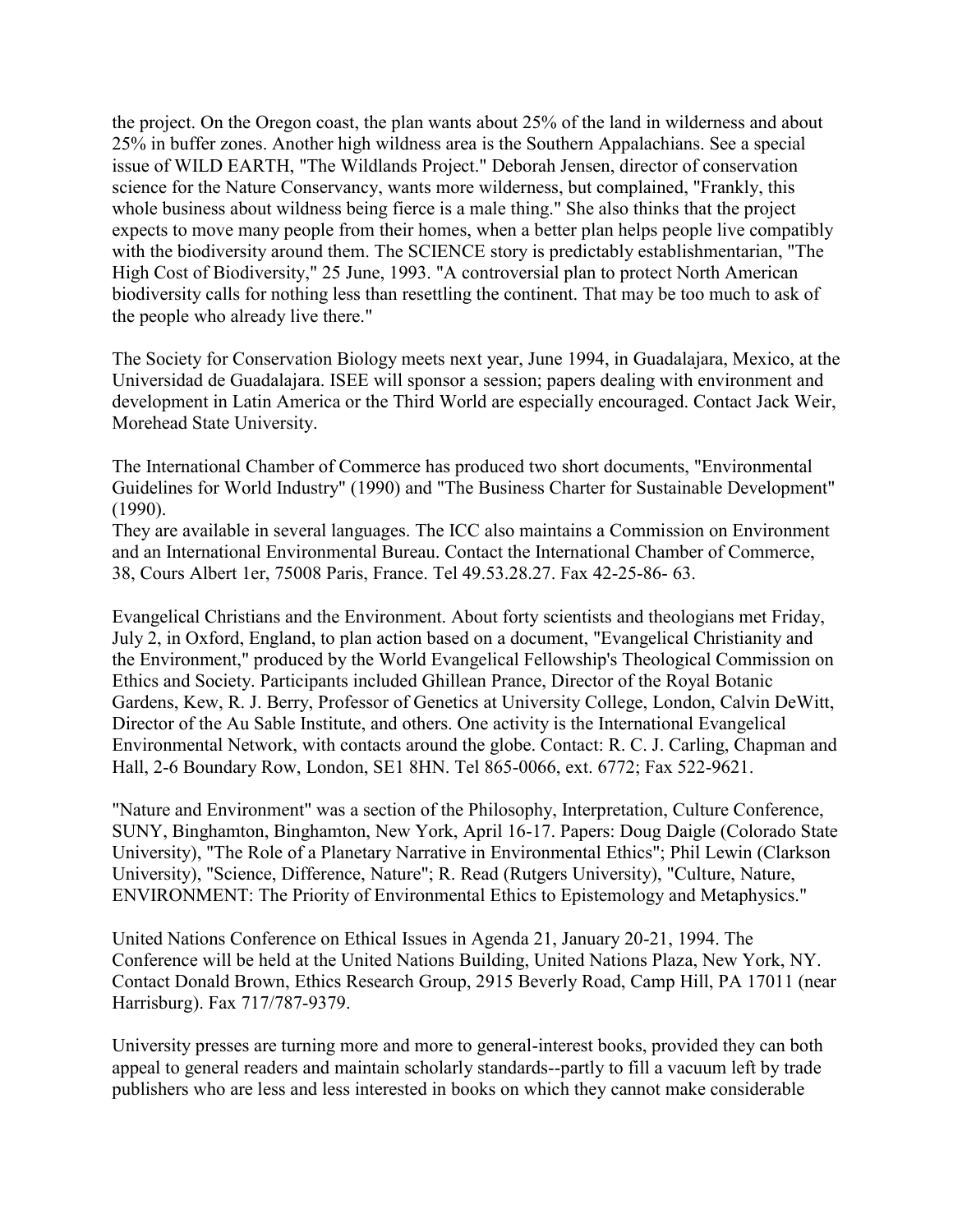profit, regardless of their content and competence. Many presses are particularly interested in environmental concerns because of their relevance and their broad audiences. Some samples: Christopher D. Stone, THE GNAT IS OLDER THAN MAN: GLOBAL ENVIRONMENT AND HUMAN AGENDA (Princeton); Donald Worster, THE WEALTH OF NATURE: ENVIRONMENTAL HISTORY AND THE ECOLOGICAL IMAGINATION (Oxford); George B. Schaller, THE LAST PANDA (Chicago) on all three see below) and Holmes Rolston, CONSERVING NATURAL VALUE (Columbia, forthcoming), and others in the recent books section below. Story in CHRISTIAN SCIENCE MONITOR, June 4, 1993.

The George H. Gallup International Institute has released a report of results from its 1992 "Health of the Planet" Survey. Based on personal interviews with over 30,000 citizens in 24 nations, the survey examines a wide range of environmental perceptions, especially international environmental issues, including sustainable development. The results reveal a remarkably high level of awareness and concern about environmental problems among citizens of all nations, both rich and poor, as well as less disagreement on the causes and solutions than is commonly assumed to exist between residents of the rich and poor nations. Authored by Riley E. Dunlap, George H. Gallup, Jr., and Alec M. Gallup, the 160 page report is available from the George H. Gallup International Institute, 47 Hulfish Street, Princeton, NJ 08542. Phone 609/921-6200. Academics and representatives of public interest groups can obtain copies at a discounted price of \$ 25.00.

The George Wright Society FORUM calls for papers for the winter 1993-94 issue, on sustainability and environmental ethics. The FORUM is an international journal, published quarterly to promote stewardship of resources in protected areas and on public lands. Deadline for manuscripts is October 1. Contact Geoffrey M. Swan, Joseph C. Dunstan, or Katherine L. Jope, all at National Park Service, Pacific Northwest Region, 83 South King Street, Suite 212, Seattle, WA 98104. Phone 206/553-1006 or 553-5670.

For computerized environmentalists, there is a newsletter going out of Valdosta State University, Valdosta, Georgia. There is a mixture of debate and conversation, recently on the ethics of wilderness rescues and on intrinsic value in nature (some twenty exchanges, including transatlantic contributions). To subscribe, send electronic mail to: listserv@catfish.valdosta.peachnet.edu. In the body of the message, type: sub cpae yourname. This means subscribe to the newsletter of the Center for Professional and Applied Ethics, a center at Valdosta State University. Your own electronic mail address will automatically be included in the mail sent. Two philosophers involved there are Ari Santas  $(a<sub>s</sub>)$  asantas $(a<sub>s</sub>)$ grits.valdosta.peachnet.edu) (Internet) and Ron Barnette (rbarnett@grits.valdosta.peachnet.edu) (Internet).

Douglas J. Buege has volunteered to compile a list of E-mail address for members of ISEE. Send him your E-mail address. Douglas J. Buege, 355 Ford Hall, Department of Philosophy, University of Minnesota, Minneapolis, MN 55455. <br/>bueg0002@student.tc.umn.edu>. He is also interested in references on degree of organic unity as a basis for value.

THE NORTHWEST ENVIRONMENTAL JOURNAL invites manuscripts on environmental issues important to Western North America, exploring the environmental dimensions of the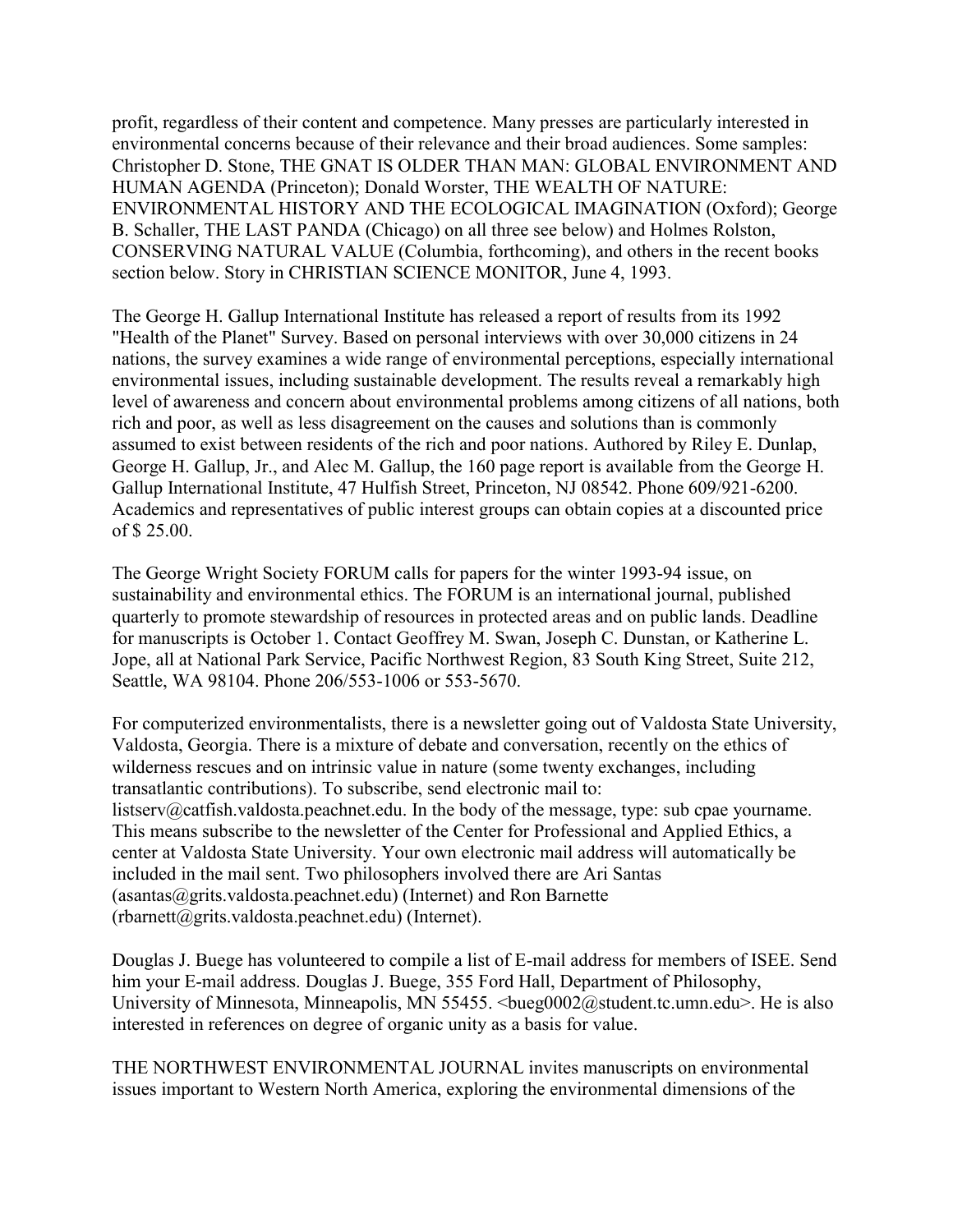natural and social sciences, policy, business, law, ethics, and education. The journal focuses on the Pacific Northwest, but especially seeks analyses that offer insights beyond regional boundaries. Contact the editors, James R. Karr and Ellen W. Chu, NORTHWEST ENVIRONMENTAL JOURNAL, Engineering Annex, FM-12, University of Washington, Seattle, WA 98195. Phone 206/543-1812. Fax: 206/543-2025. Karr is known for his work defining biological integrity in ecosystems; Chu was formerly editor of BIOSCIENCE.

Eastern Division, American Philosophical Association, meets Dec. 27-30, 1993 in Atlanta, GA, at the Atlanta Marriott. ISEE Session on the theme: New Directions in Environmental Ethics. Robert Gottlieb (Worcester Polytechnic Institute), "Whose Life Is it Anyway?: Ecology/Identity/Politics"; Kelly Parker (Grand Valley State University), "Pragmatism and Environmental Thought"; chaired by Eric Katz (New Jersey Institute of Technology).

Central Division, American Philosophical Association, meets May 5- 7, 1994 in Kansas City. Papers are still invited for one ISEE session. Submit proposals to Professor Laura Westra, Department of Philosophy, University of Windsor, Windsor, Ontario N9B 3P4, Canada. Phone: 519/253-4232 (2342). Fax: 519/973-7050. Another session will be on "Ethics and Radioactive Waste," with participants, Patricia Flemming (Philosophy, Creighton University, Omaha), "Circularity and Regulatory Policy: The Case of Yucca Mountain"; Kristin Shrader-Frechette (Philosophy, University of South Florida), "Nuclear Waste and Free Informed Consent: The Case of Yucca Mountain," with commentator, Craig Walton (Philosophy, University of Nevada, Las Vegas).

Pacific Division meets March 31-April 2, 1994, in Los Angeles. Submit proposals to Professor James Heffernan, Department of Philosophy, College of the Pacific, University of the Pacific, 3601 Pacific Avenue, Stockton, CA 95211. Phone: 209/946-2281. PLEASE NOTE THIS CHANGE FROM ERNEST PARTRIDGE, WHO WAS PREVIOUSLY RECEIVING THESE PROPOSALS.

In general the annual deadlines for paper submissions for the three ISEE sessions regularly held at the three divisional American Philosophical Association meetings are: Eastern Division, March 1 Central Division, January 1, proposals by October 15 Pacific Division, January 1, proposals by October 15

Robert Elliot is the contact person for Australia and New Zealand. Send membership forms and dues in amount \$ 15.00 Australian (\$ 7.50 for students) to him. Address: Department of Philosophy, University of New England, Armidale, NSW, 2351, Australia. Telephone (087) 7333. Fax (067) 73 3122. E-mail: relliot@metz.une.oz.au Wouter Achterberg is the contact person for the United Kingdom and Europe (For Eastern Europe and the former Soviet Union, see below.) Those in Western Europe and the Mediterranean should send their dues to him (the equivalent of \$ 10 US) at the Faculty of Philosophy, University of Amsterdam, Nieuwe Doelenstraat 15, 1012 CP Amsterdam, Netherlands. Contact him if in doubt what currencies he can accept. Fax: 31 (country code) 20 (city code) 5254503. Phone: 31-20-5254530.

Jan Wawrzyniak is the contact person for Eastern Europe and the former Soviet Union. He is on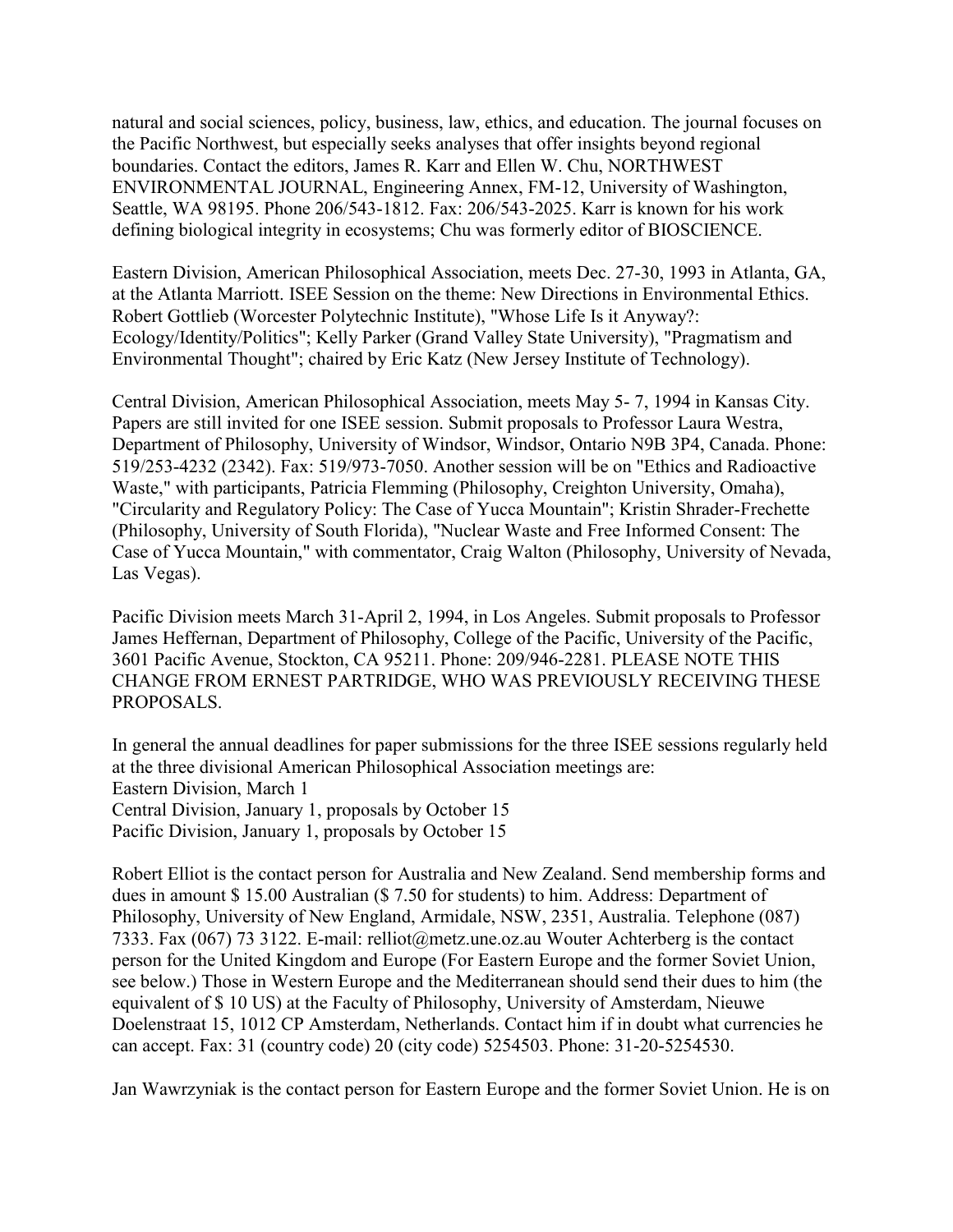the faculty in the Department of Philosophy at Adam Mickiewicz University of Poznan, Poland. Because of the fluid economic situation in Eastern Europe, members and others should contact him regarding the amount of dues and the method of payment. He also requests that persons in Eastern Europe send him information relevant to a regional newsletter attachment to this newsletter, as well as to share such information with the international membership of the society. Business address: Institut Filozofii, Adam Mickiewicz University, 60-569 Poznan, Szamarzewskiego 91c, Poland. Phone: 48 (country code) 61 (city code) 46461, ext. 288, 280. Fax: 48 (country code) 61 (city code) 535535 (NOTE NEW FAX). He reports that mail service is very unreliable in certain parts of Eastern Europe. Home address: 60-592 Poznan, Szafirowa 7, Poland. Phone 48/61/417275. Checks can be sent to his home with more security.

Azizan Baharuddin, Faculty of Science, University of Malaya, is the contact person for ISEE for South-East Asia (Burma, Thailand, Malaysia, Singapore, Vietnam, Laos, Cambodia, Indonesia, and the Philippines). Dr. Azizan teaches history and philosophy in the Science Faculty. Contact her with regard to membership and dues payable (the approximate equivalent of \$US 10, but with appropriate adjustment for currency differentials and purchasing power). Her address is The Dean's Office, Faculty of Science, University of Malaya, 59100 Kuala Lumpur, Malaysia. Fax 60 (Country code) 3 (City code) 756-6343.

Members and others are encouraged to submit appropriate items for the newsletter to Holmes Rolston, Department of Philosophy, Colorado State University, Fort Collins, CO 80523, who is editing this newsletter. Phone 303/491-5328 (office) or 491-6315 (philosophy office) or 484- 5883 (home). Fax: 303-491-4900, 24 hours. News may also be submitted to Laura Westra, Department of Philosophy, University of Windsor, Ontario, Canada N9B 3P4, and Canadian news is best directed to her. Items may also be submitted to other members of the Governing Board. Include the name of an appropriate contact person, where relevant and possible. International items are especially welcomed. The Newsletter is assembled shortly after January 1, April 1, July 1, October 1.

ISEE dues for 1993 are payable now. Memberships run on a calendar year basis, with NEW members who join in October, November, and December having memberships extended through the following full calendar year. The Secretary is not ordinarily able to send receipts, as this takes additional time and expense. The Society runs on a rather minimal budget, with dues mostly (and barely) covering the costs of Newsletter printing and mailing. To pay dues, see the last page of the Newsletter.

Back issues of the ISEE Newsletter? Back issues are available at US \$ 10.00 per year, or \$ 4.00 per single issue, and these requests should be directed to the Secretary (address on last page).

The ISEE Newsletter is printed on recycled paper.

### **Videotapes and media**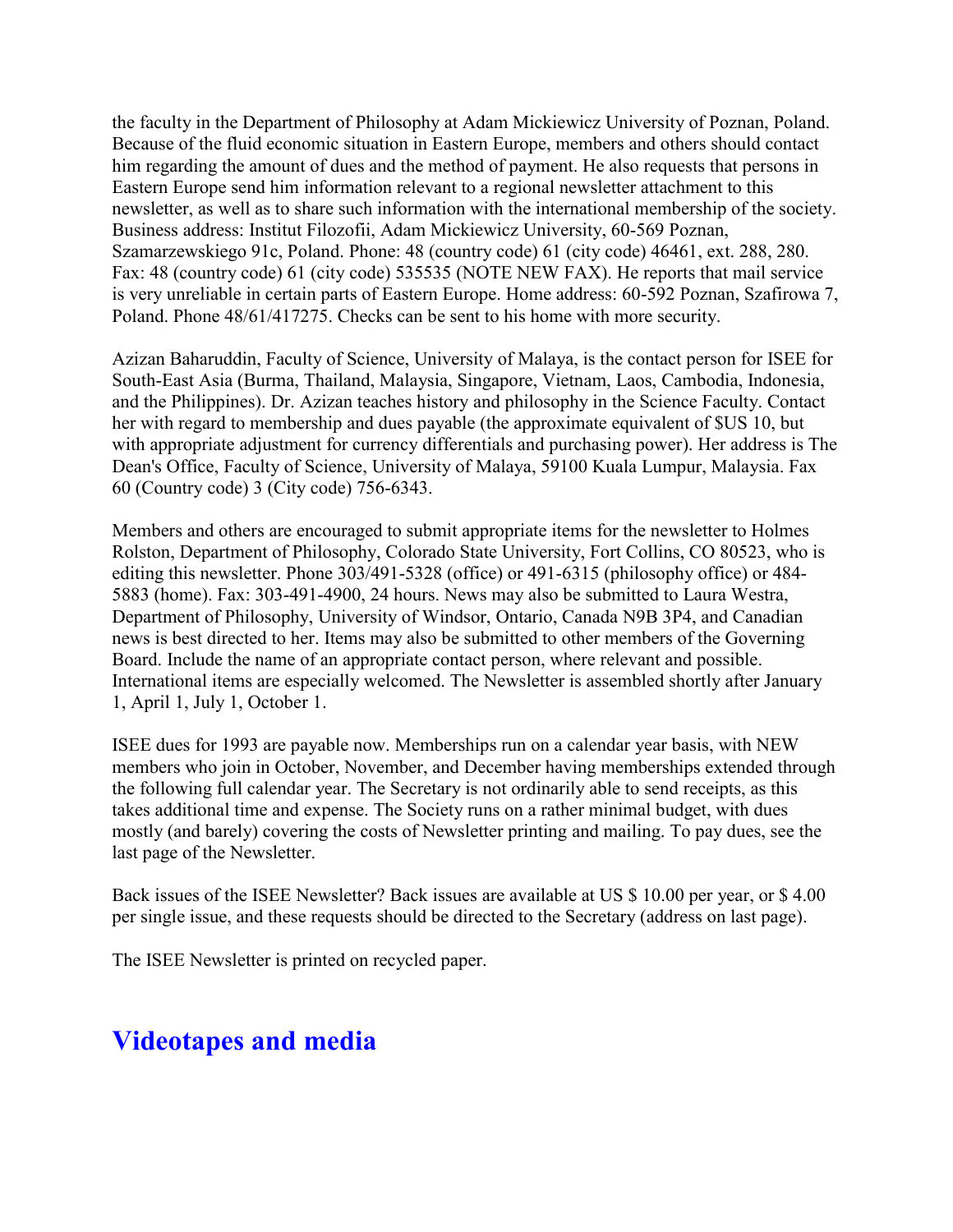--WHEN THE BOUGH BREAKS: OUR CHILDREN, OUR ENVIRONMENT. 52 minutes. This video illustrates how children's lives are the first to suffer in environmental degradation. There are segments in Poland, in Delhi, in Sudan and Eritrea, in Bolivia, in the U.S., Europe, and Japan. Each time there are families affected by decisions that spend money on other things (war, repaying national debts, or overconsumption elsewhere) and leave children suffering in a degraded environment. Available through Bullfrog Films, Oley, PA 19547. Phone 215/779-8226.

KEEPERS OF THE EARTH: NATIVE AMERICAN STORIES. Audiotape, 25 native American legends, exploring the human relation with the natural environment. 133 minutes. \$ 16.95. Signals, P. O. Box 64428, St. Paul, MN 55164-0428. 800/669-9696.

# **Recent Books, Articles, and Other Materials**

--UNESCO, WORLD DIRECTORY OF ACADEMIC RESEARCH GROUPS IN SCIENCE ETHICS. Science Policy Studies and Documents, No. 73. Paris: UNESCO, 1993. 168 pages. Listings and details of 250 such groups throughout the world, including (no. 233) the International Society for Environmental Ethics. United Nations Educational, Scientific, and Cultural Organization, 7, place de Fontenoy, 75700 Paris, France. With an index of researchers as well as of research groups. Also lists publications of these groups.

--Joseph A. Miller, Sarah M. Friedman, David C. Grigsby, and Annette Huddle, compilers, THE ISLAND PRESS BIBLIOGRAPHY OF ENVIRONMENTAL LITERATURE. Washington, DC: Island Press, 1993. 396 pages. Hardbound, \$ 48. 3,084 entries, includes a section on "Ethics, Philosophy, and Religion." The authors are with the Yale School of Forestry and Environmental Studies.

--Hisatake Katoh, KANKYO-RINRIGAKU NO SUSUME (RECOMMENDATION FOR ENVIRONMENTAL ETHICS). Tokyo: Maruzen Library, 1991. 227 pages. paper. ISBN 4-621- 05032-X C0212. The first book in Japanese in environmental ethics. The book is divided into three parts: The chapter topics are: 1. The Basic Three Points of Environmental Ethics. 2. Nature and Human Beings. 3. Future Generations. 4. Globalism. 5. The Role of Japan. 6. Population and Environment. 7. Bioethics and Environmental Ethics. 8. Garbage and Nature. 9. Generations and Historical Relativism. 10. Rights of Future Generations. 11. How Far Can We Extend Rights? 12. Conservation and Land Ethics in the United States. 13. Ecology and Economics. 14. Reconsidering Naturalism. Hisatake Katoh is professor of ethics at Chiba University, and is in the Department of Literature there. The city of Chiba is in Chiba prefecture, near Tokyo.

--Ethical Institute of Chiva University, STUDY OF BIOETHICS AND ENVIRONMENTAL ETHICS (in Japanese). Chiva, Japan: Ethical Institute of Chiva University, 1990. The chapters are: Masua, Introduction to Callicott's Ideas; Nagakura, Introduction to Callicott's Ideas; Osawa, Introduction to Chiras' Ideas; Nitta, Introduction to Rolston's Ideas; Unoki, Introduction to Shrader- Frechette's and Feinberg's Ideas; Tanimoto, Introduction to Shrader-Frechette's Ideas; Ishikawa, Introduction to Glover's Ideas; Matsukawa, Introduction to McIntyre's Ideas; and Maruyama, Introduction to Shrader-Frechette and Others.

--Shigeyuki Okajima, AMERICANO KANNKYO HOGO UNNDOU (THE UNITED STATES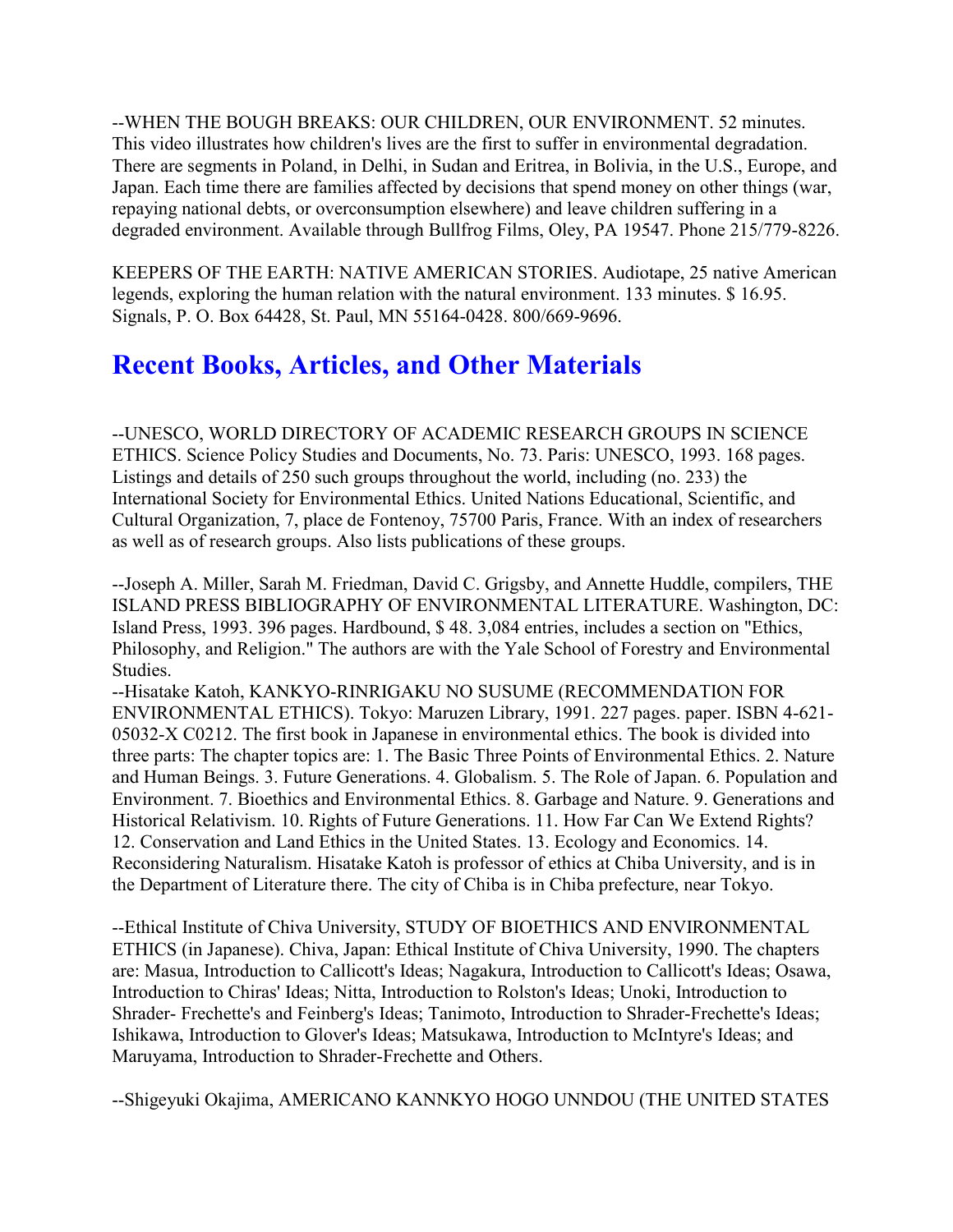ENVIRONMENTAL MOVEMENT. Tokyo: Iwanami Shinsho, 1990. 212 + 21 pages. paper. ISBN 4-00-430142-4 C0229 P580E. Chapters open with Earth Day and the spotted owl controversy, then survey the origins of environmentalism in the U.S. Emerson, Thoreau, Muir. Muir and the Sierra Club. Hetch Hetchy. The growth of environmentalism as a citizen's movement. An increasing maturing and professionalism of environmental organizations. David Brower. Leopold and the growth of the wilderness movement. Robert Marshall, William Douglas. The Wilderness Act. The development of ecology. Rachel Carson. From nature conservation to environmental protection. Frazer Darling, Stephen Mather. Increasing global problems. Alaska issues. Is environmentalism an elite movement? International issues. Debt for nature swaps. Lovejoy. Jessica Mathews. The growth of the environmental education movement. Shigeyuki Okajima is a journalist with THE YOMIURI SHIMBUN, a Tokyo newspaper, who has recently been an Eisenhower Fellow in the United States. See notes above in the General Announcements Section.

--Peter Matthiessen, "The Last Cranes of Siberia," NEW YORKER, May 3, 1993. The cranes of Russia are facing extinction amid Russia's economic anarchy, as multinational corporations and local entrepreneurs plunder the natural resources of Siberia's Amur Basin. Now environmental delegates from Russia, China, Japan, and the U.S. are putting aside national disputes in the fight to save the region's endangered species.

--Gary G. Gray, WILDLIFE AND PEOPLE: THE HUMAN DIMENSION OF WILDLIFE ECOLOGY. Champaign, IL: University of Illinois Press, 1993. 260 pages. \$ 39.95.

--Ronald Bailey, ECO-SCAM: THE FALSE PROPHETS OF ECOLOGICAL APOCALYPSE. St. Martin's. 228 pages. \$ 19.95. Bailey skewers false prophets and their failed forecasts. Paul Ehrlich won a MacArthur Foundation "genius" grant and the Swedish Academy's Crafoord price. He also predicted in 1969 that hundreds of millions would soon perish in smog disasters in New York and Los Angeles, that the oceans would die of DDT poisoning by 1979, and that the U. S. life expectancy would drop to 42 years by 1980 due to cancer epidemics. Lester Brown, another MacArthur genius and Worldwatch Institute president, predicted that global oil production would peak in 1990. Carl Sagan predicted that the Kuwaiti oil fires would lead to a global freeze. The global warming issue, "the mother of all environmental scares" is a another eco-scam. All the risks associated with the ozone layer do not amount to moving more than 100 miles south, from Washington, DC to Richmond, Virginia. Only fifteen years ago, Stephen Schneider, now fearing global warming, was then fearing global cooling. Nor does it make any difference what the ecocatastrophe faced is, the problem is always industrial capitalism. Bailey was formerly a writer with FORBES and is now a producer for the PBS series, "Technopolitics."

--Michael Fumento, SCIENCE UNDER SIEGE: BALANCING TECHNOLOGY AND THE ENVIRONMENT. Morrow. 448 pages. \$ 27. Fumento debunks such popular cancer threats as Alar, dioxin, pesticides, electromagnetic fields, and food irradiation. Extracting human risks from lab tests on chemical-stuffed rats is absurd, especially absurd when used to project "zerorisk" environments.

The American public is constantly warned of the dangers from tobacco, alcohol, and poor diet, and these dwarf any risks from chemical residues. Fumento is a lawyer-journalist who writes on environmental topics for INVESTOR'S BUSINESS DAILY.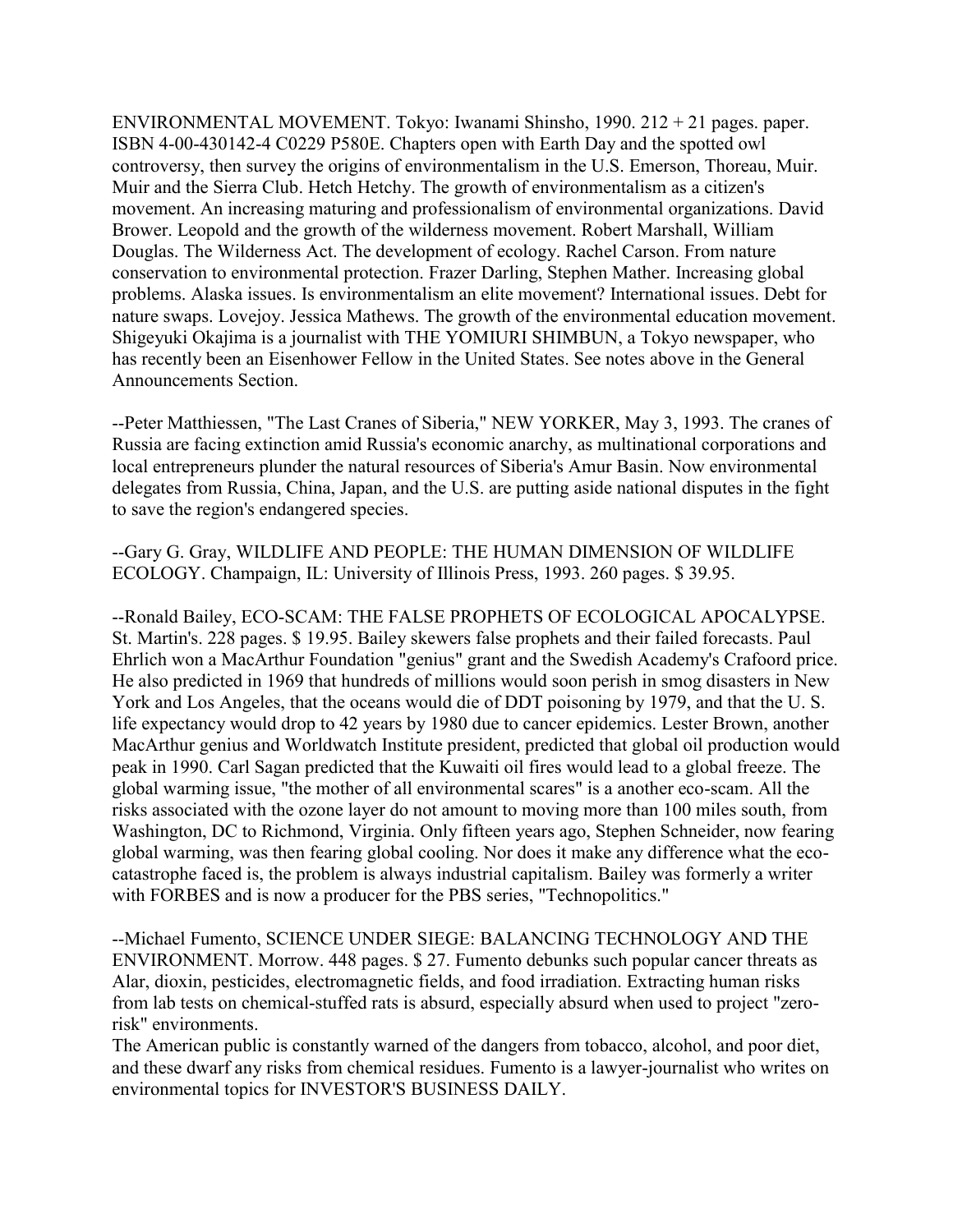--Micah Morrison, FIRE IN PARADISE: THE YELLOWSTONE FIRES AND THE POLITICS OF ENVIRONMENTALISM. New York: HarperCollins, 1993. The ecosystem paradigm has become a quasi-mystical idea, shifting out of the realm of rigorous scientific inquiry and into our culture without serious challenge, promoted by environmentalists as a religion. In 1988, Yellowstone paid the price for ecosystem management as fires played out their "naturally regulating" role in the ecosystem. The blazes eventually covered 1.2 million acres, cost the taxpayer \$ 120 million, and led to three deaths. We must begin redefining the ecosystem paradigm, arguing for mankind's [sic] proper role as a wise steward of the land, not as an enemy of its "natural functions." And part of wise stewardship means sometimes protecting the forest from its natural enemy, fire. Wise use also means ruling in favor of jobs over spotted owls in the Pacific Northwest, and in favor of middle-class development over gnatcatching birds in Southern California. Morrison finds Alston Chase a role model. Morrison is senior editor of INSIGHT magazine.

--Alexander Wilson, THE CULTURE OF NATURE: NORTH AMERICAN LANDSCAPE FROM DISNEY TO THE EXXON VALDEZ. Cambridge, MA: Blackwell, 1992. 335 pages. Human influences on the North American landscape.

--Andrew Brennan, ed., THE ETHICS OF THE ENVIRONMENT, in THE INTERNATIONAL RESEARCH LIBRARY OF PHILOSOPHY. 500 pages. Hardcover. \$ 134.95. Aldershot, Hampshire, U.K.: Dartmouth Publishing Co., forthcoming, spring 1994. U.S. Distributor: Ashgate Publishing Co., Old Post Road, Brookfield, VT 05036. Brennan is professor of philosophy, University of Western Australia. More on this in due course.

--Harold H. Oliver, "The Neglect and Recovery of Nature in Twentieth-Century Protestant Thought," JOURNAL OF THE AMERICAN ACADEMY OF RELIGION 60 (no. 3, 1992):379- 404. Protestants neglected a long heritage of theology of nature and, in the first part of the twentieth century "`nature' became the ward of science and technology, with little interference- and less wisdom--from the Church." The Protestant theological giants, Barth, Brunner, and Bultmann, willfully rejected a theology of nature, though Tillich sought to be more inclusive. The theologians overvalued world history and devalued nature. The ecological crisis has had an awakening effect, especially when blame for the ecological crisis was laid at the door of Christianity itself. More recent proposals for an integral theology have the criteria of wholeness, mutuality, responsivity, and mystery. Oliver is professor of philosophical theology at Boston University School of Theology.

--Mark Sagoff, "Settling America or the Concept of Place in Environmental Ethics," JOURNAL OF ENERGY, NATURAL RESOURCES, AND ENVIRONMENTAL LAW (University of Utah College of Law): 12 (no. 2, 1992):349-418. Some section titles: America on the Move; Place and Placelessness; Nature is Not a Place; The Environment is Not a Place; Protectionism; The Country vs. the City; Down on the Farm; Place as Res Publica; The Chesapeake; the North Sea; Have We a Place in Nature?; Nature as Human Habitat; The Great Environmental Awakening; Geography and History; Sustainability and Community; Environmentalism and the Dominant Social Paradigm. Sagoff is Director of the Institute for Philosophy and Public Policy, University of Maryland. Copies are available on request: School of Public Affairs, College Park,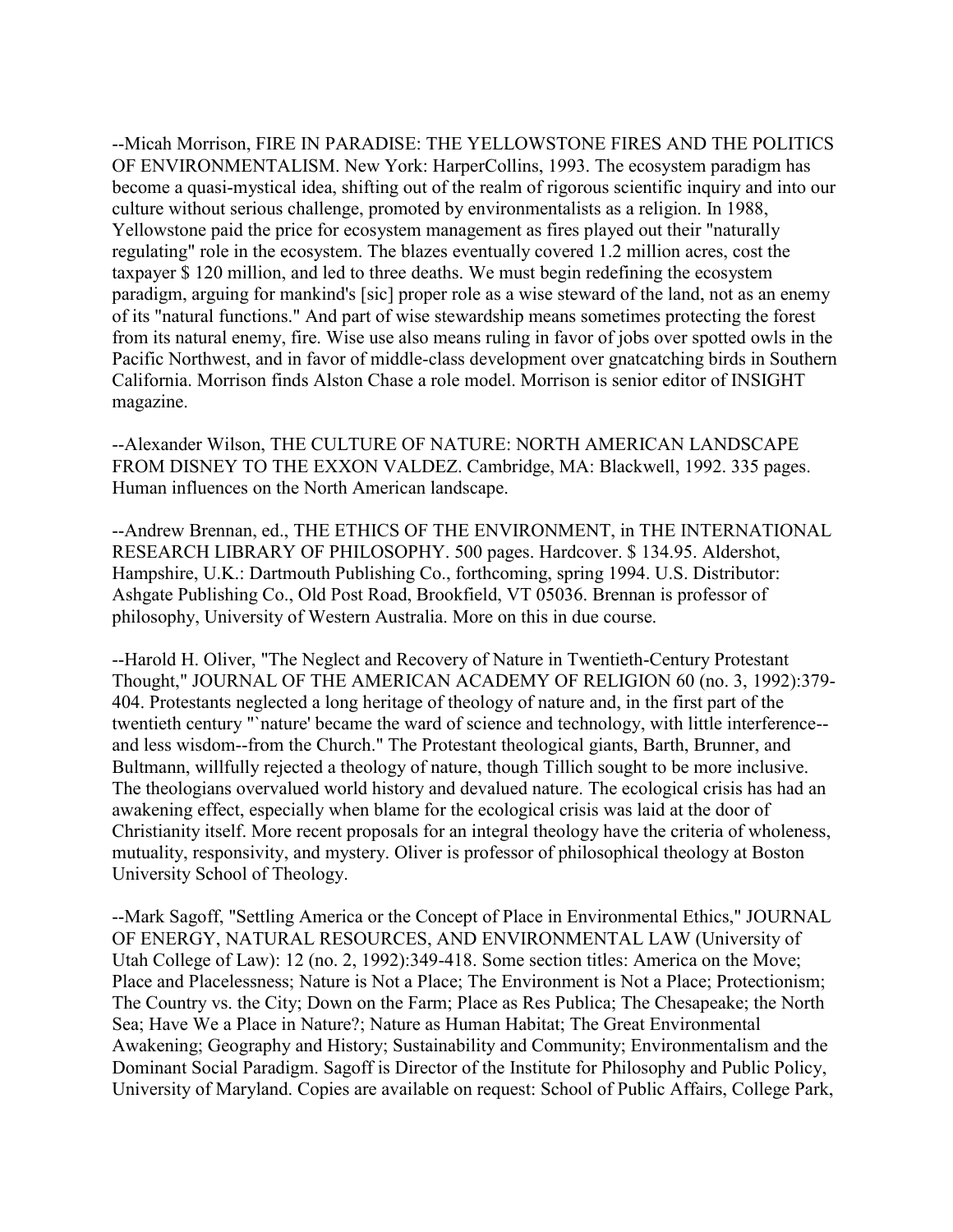MD 20742. Phone 301/405- 4753. Fax: 301/314-9346.

--Raymond Bonner, AT THE HAND OF MAN: PERIL AND HOPE FOR AFRICA'S WILDLIFE. New York: Alfred A. Knopf, 1993. 322 pages. \$ 24.00. Bonner thinks there has been much folly in Western led efforts at wildlife conservation in Africa. He is especially critical of the World Wildlife Fund (WWF) or World Wide Fund for Nature and the Africa Wildlife Fund. He thinks that these funds have used the ban on the ivory trade, for instance, to increase membership and donations, while a controlled sale of ivory would have been more effective at saving elephants. These funds have been too interested in the animals, and not interested enough in the Africa peoples, whose fortunes are tied to those of the animals. Bonner is a former NEW YORK TIMES correspondent.

--Edwin Philip Pister, "Species in a Bucket, NATURAL HISTORY, January 1993. Phil Pister's celebrated story of an emergency transfer of the Owens pupfish (CYPRINODON RADIOSUS), an endangered species in California, from one spring to another, when he held the entire population of the species in two buckets. "For a few frightening moments, there was only myself standing between life and extinction." Pister is a retired fisheries biologist with the Desert Fishes Council, Bishop, California.

--Stephen Jay Gould, "A Special Fondness for Beetles," NATURAL HISTORY, January 1993. J. B. S. Haldane's quip that God has an inordinate fondness for beetles leads Gould to examine the estimates for the numbers of beetles in the world. A conclusion: "Our world is incredibly strange and therefore supremely fascinating." Gould is a paleontologist at Harvard University.

--SCIENCE, June 25, 1993, is a special issue devoted to "Environment and the Economy." A lead editorial complains of the "pathological growth of [environmental] regulations." Carl Sagan and Edward O. Wilson protest against having (allegedly) been "blacklisted" by SCIENCE because their advocacy prejudices their scientific credibility. Articles: "Protecting the Environment with the Power of the Market," "Is Environmental Technology a Key to a Healthy Economy?" "Can Sustainable Farming Win the Battle of the Bottom Line? Few Options for Third World Farmers," "How to Make the Forests of the World Pay Their Own Way," and "Wetlands Trading is a Loser's Game Say Ecologists: Bringing Vanished Wetlands to Life," (i.e. mitigation doesn't work).

--Herman E. Daly and Kenneth N. Townsend, eds., VALUING THE EARTH: ECONOMICS, ECOLOGY, ETHICS. Cambridge, MA: MIT Press, 1993. 14 contributors. This is a successor to the 1973 TOWARD A STEADY STATE ECONOMY and the 1980 ECONOMICS, ECOLOGY, ETHICS: ESSAYS TOWARD A STEADY STATE ECONOMY. A sample of the new essays: Daly: "Sustainable Growth: An Impossibility Theorem." Daly is an economist with the World Bank; Townsend is professor of economics at Hampden Sydney College.

--Nazli Choucri, ed., GLOBAL ACCORD: ENVIRONMENTAL CHALLENGES AND INTERNATIONAL RESPONSES. Cambridge: MIT Press. 688 pages. \$ 45.00. Fifteen essays on how individuals, groups, and nations create environmental dislocations and can work together to solve ecological problems that cross their borders. Choucri is professor of political science at the Massachusetts Institute of Technology.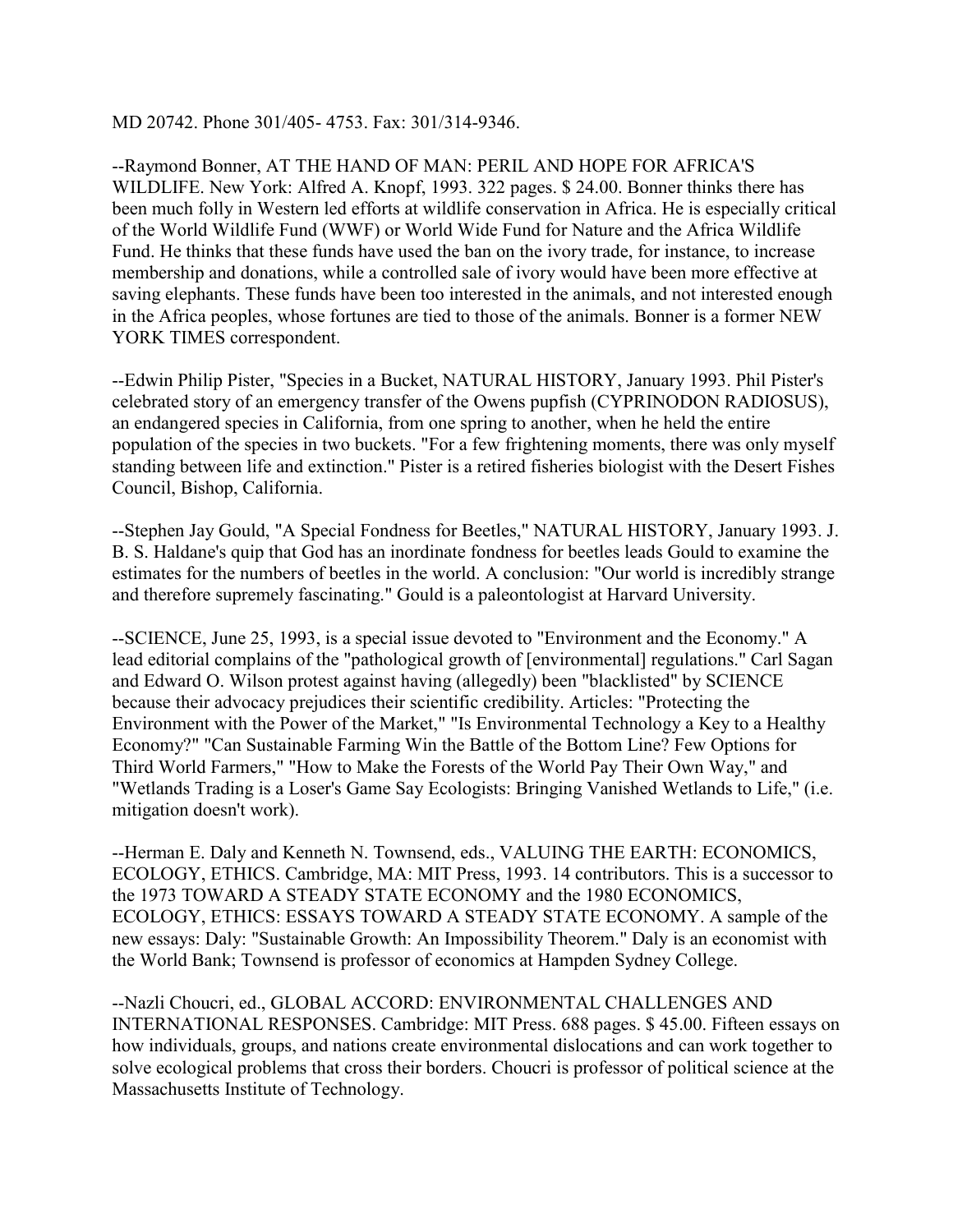--Peter M. Haas, Robert O. Keohane, and Marc A. Levy, eds., INSTITUTIONS FOR THE EARTH: SOURCES OF EFFECTIVE INTERNATIONAL ENVIRONMENTAL PROTECTION. Cambridge, MA: MIT Press, 1993. 340 pages. \$ 17.95 paper. Seven international problems: oil pollution from tankers, acid rain in Europe, pollution of the North Sea and Baltic, stratospheric ozone depletion, mismanagement of fisheries, overpopulation, and misuses of farm chemicals. Analyses such institutions as the United Nations Environment Programme, the Intergovernmental Maritime Organization, the Food and Agriculture Organization, the United Nations Fund for Population Assistance, and others. The authors are political scientists at the University of Massachusetts, Harvard University, and Princeton University.

--Kent H. Redford and Christine Padoch, eds., CONSERVATION OF NEOTROPICAL FORESTS: WORKING FROM TRADITIONAL RESOURCE USE. New York: Columbia University Press, 1992. 475 pages. Redford is in he Department of Wildlife and Range Science at the University of Florida. Padoch is at the New York Botanical Garden.

--Robert Rosen, LIFE ITSELF: A COMPREHENSIVE INQUIRY INTO THE NATURE, ORIGIN, AND FABRICATION OF LIFE. New York: Columbia University Press, 1991. 285 pages. Rosen argues that life modeled as mechanism is neither necessary nor sufficient for understanding what life is, despite three centuries of such presumption in science. What is life? "The initial presupposition that we are dealing with mechanism already excludes most of what we need to arrive at an answer." Drawing from biology, physics, and mathematics, he proposes an alternative radically different from mechanism. With lots of mathematics. Rosen is professor of physiology and biophysics, Faculty of Medicine, Dalhousie University.

--Timothy F. H. Allen and Thomas W. Hoekstra, TOWARD A UNIFIED ECOLOGY. New York: Columbia University Press, 1992. An attempt to bring basic ecology to bear on ecological management, with particular attention to differences of scale. Allen is professor botany, University of Wisconsin, Madison. Hoekstra is at the Rocky Mountain Forest and Range Experiment Station, Fort Collins, Colorado.

--Thomas K. Rudel with Bruce Horowitz, TROPICAL DEFORESTATION: SMALL FARMERS AND LAND CLEARING IN THE ECUADORIAN AMAZON. New York: Columbia University Press, 1993. 234 pages. Rudel teaches sociology and human ecology at Rutgers University. Horowitz is a lawyer and professor at Universidad San Francisco de Quito, Ecuador.

--Daniel S. Smith and Paul Cawood Hellmund, eds., ECOLOGY OF GREENWAYS: DESIGN AND FUNCTION OF LINEAR CONSERVATION AREAS. 308 pages. hardbound, \$ 39.95. Minneapolis: University of Minnesota Press, 1993. Greenways are naturally vegetated corridors to maintain biological diversity on otherwise fragmented landscape ecosystems, as well as to provide recreational and other benefits.

--Will Wright, WILD KNOWLEDGE: SCIENCE, LANGUAGE, AND SOCIAL LIFE IN A FRAGILE ENVIRONMENT. Minneapolis: University of Minnesota Press, 1992. 240 pages.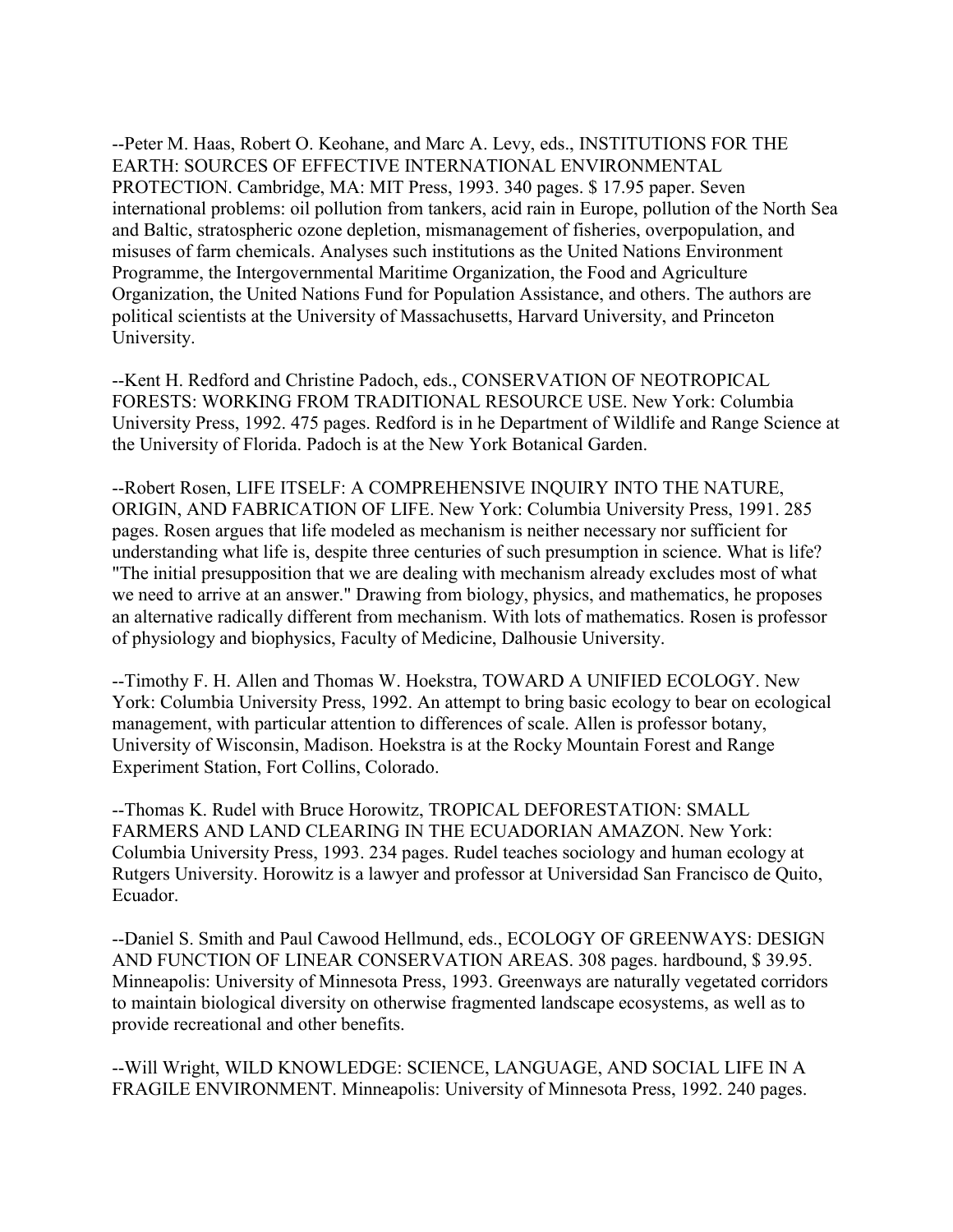Paper, \$14.95. "Scientific knowledge ... is primarily an effort at social legitimization and ... its conceptual incoherence as knowledge is now becoming ecological incoherence as social practice." Wright wants to invent a new idea of science by replacing its traditional concept of laws, especially mathematical laws, with a social concept of language. Wright is professor of sociology at the University of Southern Colorado.

--Dwight Baldwin, Jr., Judith de Luce, and Carl Pletsch, eds., BEYOND PRESERVATION: RESTORING AND INVENTING LANDSCAPES. Minneapolis: University of Minnesota Press, 1993. The theory of preservation is predicated on the assumption that as humans we are different from and opposed to the rest of nature, but the contributors here explore the belief that humans are inextricably entangled with nature and therefore have an unavoidable impact upon the entire ecosystem. The contributors explore the possibilities of restoring damaged landscapes and even of inventing new ones. The editors are landscape architects at the University of Miami, Ohio.

--Jane Bennett and William Chaloupka, eds., IN THE NATURE OF THINGS: LANGUAGE, POLITICS, AND THE ENVIRONMENT. Minneapolis: University of Minnesota Press, 1993. 224 pages. \$ 17.95, paper. Informed by recent developments in literary criticism and social theory, the contributors address the presumption that nature exists independently of culture and, in particular, of language. The theoretical approaches of the contributors range across both modernist and postmodernist positions, including feminist theory, critical theory, Marxism, science-fiction, theology, and botany. The concept of nature is invoked and constituted in a wide range of cultural projects--from the Bible to science fiction movies, from hunting to green consumerism. How far is nature a social construct?

--Michael Carley and Ian Christie, MANAGING SUSTAINABLE DEVELOPMENT. Minneapolis: University of Minnesota Press, 1993. Co-published with Earthscan in the United Kingdom. 288 pages. Paper, \$ 19.95. Sustainable development is an intensely political process, however defined and on whatever scale, and involves continual trade-offs between economic, social, and biophysical needs and objectives. The authors propose an action-centered network as a key innovation in environmental management.

--ON THE OTHER HAND: NEWS FROM THE RUSSIAN ENVIRONMENT has published volume 1, no. 3, May 1993. The current issue includes: Irene Khalyi, "The Environmental Movement in Russia: Contemporary Trends"; Yu S. Kamalov, "The Rights of the Aral Sea"; A. Tulokhonov, "Sustainable Development for Baikal." The U. S. editor is Ernest Partridge, Northland College, Wisconsin; the Russian editor is Anton Struchkov, Academy of Sciences, Moscow.

--Kathleen Norris, DAKOTA: A SPIRITUAL GEOGRAPHY. Ticknor and Fields, 224 pages. \$ 19.95. Norris is from Lemmon, South Dakota, 1,600 people, the largest town in an area twice the size of Massachusetts. Though reared first in New York, she has lived there twenty years, and knows both worlds. She finds the great plains a world where things are timeless and deep, offering gifts of grace and revelation, despite the usual perception that the Dakotas are stuck in an earlier, less relevant age. The plains are a sanctuary. Norris is a lay preacher in the Presbyterian Church, also an associate in a community of Benedictine monks, as well as an environmentalist and citizen. A very sensitive book, with a marvelous sense of place.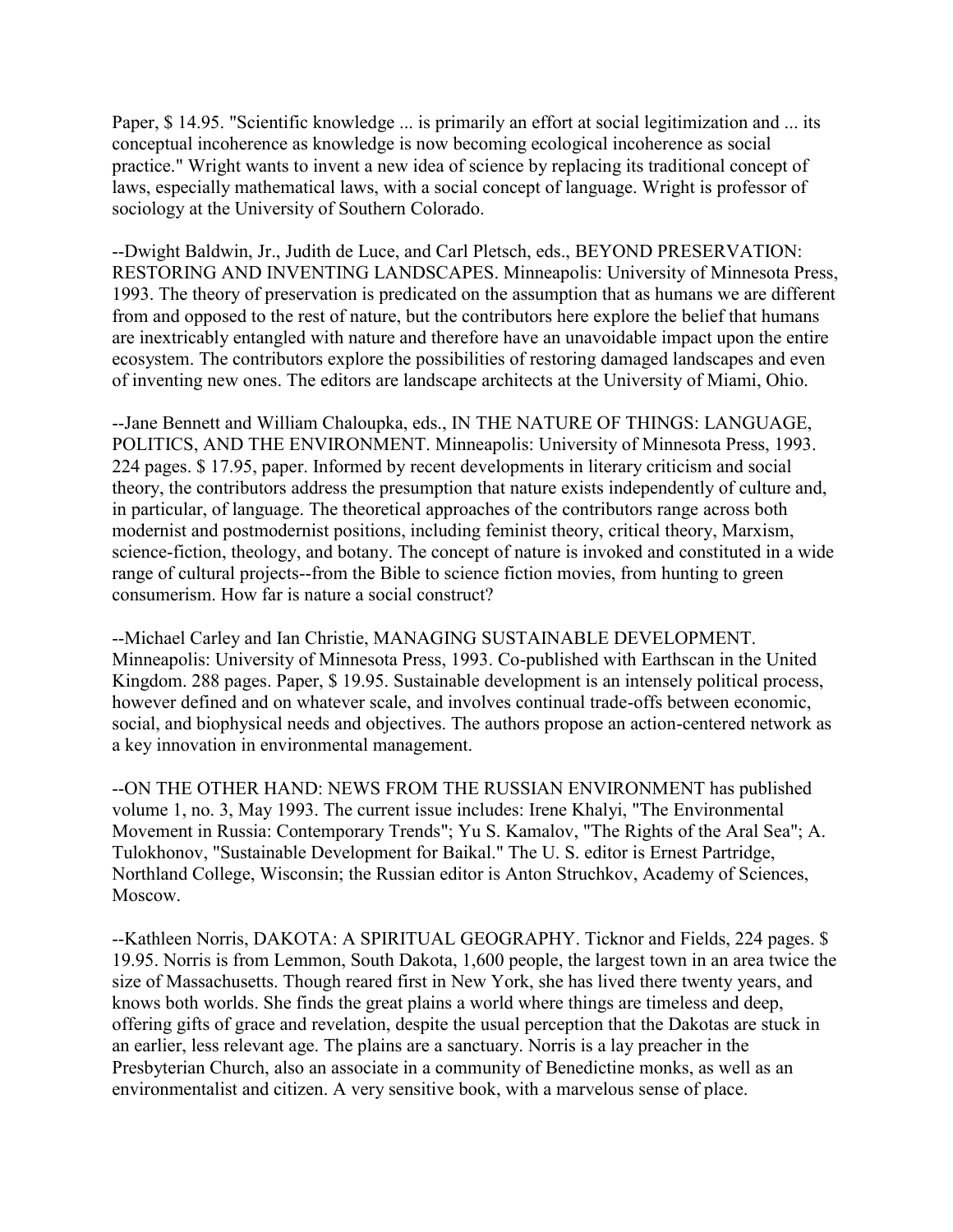--W. M. Adams, WASTING THE RAIN: RIVERS, PEOPLE, AND PLANNING IN AFRICA. Minneapolis: University of Minnesota Press, 1993. Co- published with Earthscan in the United Kingdom. 240 pages. \$ 17.95, paper. For much of Africa, drought seems to be a permanent feature. Many attempts have been made to develop water resources through dams and irrigation schemes, but these have almost invariably failed. The best hope of appropriate development lies in working with local people using local knowledge. Adams wants to use the strength and diversity of indigenous water development in the difficult and often variable climate of Africa. The record of the modern, large-scale developments, particularly dams and irrigation schemes, has been poor and ineffective in conservation.

--William Cronon, NATURE'S METROPOLIS: CHICAGO AND THE GREAT WEST. Norton, 1991. "But the labor theory of value cannot by itself explain the astonishing accumulation of capital that accompanied Chicago's growth. Human labor may have been critical ... but much of the value in such commodities came directly from the first, not second, nature. The fertility of the prairie soils and the abundance of the northern forests had far less to do with human labor than with autonomous ecological processes. ... The abundance that fueled Chicago's hinterland economy thus consisted largely of stored sunshine: this was the wealth of nature, and no human labor could create the value it contained ... "The social relations of production ... themselves depended on still more encompassing ecological relations on CONSUMPTION. In any ecosystem, only the sun produces. ... Since no organism can make energy, each must do its best to STORE it, accumulating a stockpile for use when the sun will not be so generous with its gifts. The same is true of human society: most of the labor that goes into `PRODUCING' grain, lumber, and meat involves CONSUMING part of the natural world and setting aside some portion of the resulting wealth as `capital.' To apply for a moment the language of economy to the ecology of the Great West, Chicago's explosive growth was purchased at the expense of prairies and forests that had spent centuries accumulating the wealth that now made `free land' so attractive. Much of the capital that made the city was nature's own" (pp. 149-151). (Thanks to Bruce Omundson.)

--Robert Goodland and Herman Daly, "Poverty Alleviation Is Essential for Environmental Sustainability," The World Bank Environmental Department, Divisional Working Paper 1993- 42. More than one-fifth of humanity lives in poverty; nearly two-thirds of humanity subsist on less than \$ 2 per day. The numbers of poor are increasing. The world is hurtling away from environmental sustainability. Five views are contrasted on how to alleviate poverty: the trickledown theory, that the North must consume more to expand markets for Southern raw materials. The elitist choice, that the rich foster poverty because it creates low wage labor. Capital seeks cheap labor. Anthropocentric, people-centered environmentalism, places humans at the center of the cosmos, the rest is derivative. The biocentric view claims that the living ecosystem is central; humans are part of it. We have a duty to conserve the whole. Redistributive justice asserts that poverty can be alleviated directly by improving access of the poor to shelter, clothing, food, education, and security. The authors are with the World Bank. Copies from World Bank, Environment Department, Washington, DC 20433. Fax 202/477-0565.

--Robert Goodland, "Ethical Priorities in Environmentally Sustainable Energy Systems: The Case of Tropical Hydropower," a paper given at a conference in Montreal, Quebec, in May,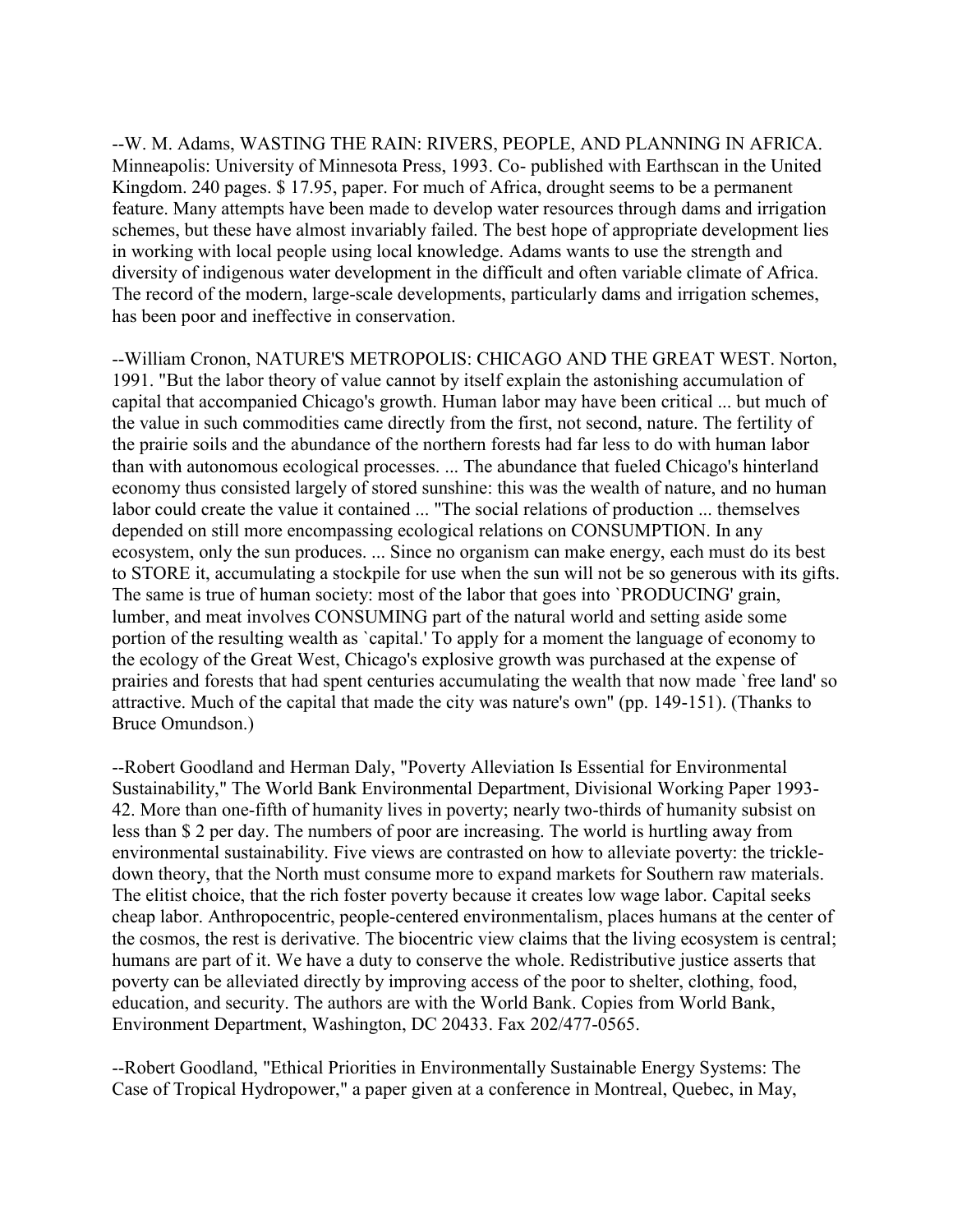"Energy Needs in the Year 2000 and Beyond: Ethical and Environmental Perspectives." Includes six ethical-environmental criteria. Two of them: "Environmental impact is roughly proportional to area inundated. Therefore, the proposed dam must have the highest feasible ratio of power production per area inundated. If not, then the project has a higher than necessary environmental impact, which could be unethical." "The proposed site and surroundings have no centers of species endemism, rich biodiversity or other special features. If not, the ethics of extinction of species have been disregarded." Copies from address in previous entry.

--Alan E. Wittbecker, "An Ecological Development Plan for the Palouse Region," PAN ECOLOGY 8, no. 1, Winter 1993. An approach to mixing nature and culture in this dry, intermountain grassland in the Columbia Basin of the U. S. Pacific Northwest.

--David Ehrenfeld, BEGINNING AGAIN: PEOPLE AND NATURE IN THE NEW MILLENNIUM. New York: Oxford University Press, 1993. 216 pages. Hardcover. \$ 22.00. A collection of essays. "Human population, powered by an unforgiving, ill-adapted, and poorly functioning technology, is rapidly growing past the inevitable crash point." Gary Nabhan says, "Not since SAND COUNTY ALMANAC has an ecologist given us so many enduring insights and principles to inspire and guide our lives on this planet." Ehrenfeld is in natural resources at Rutgers University.

--John P. O'Grady, PILGRIMS TO THE WILD: EVERETT RUESS, HENRY DAVID THOREAU, JOHN MUIR, CLARENCE KING, MARY AUSTIN. Logan: University of Utah Press, 1993. Paper. \$ 16.95. "A series of meditations focused upon literary excursions into `the wild' ... The fundamental assumption I employ--call it a perception--is that the wild is erotic space, and the pilgrimages I am concerned with are journeys through that space." O'Grady is professor in a wilderness literature program at the University of California, Davis.

--Vernon W. Ruttan, ed., AGRICULTURE, ENVIRONMENT, AND HEALTH: TOWARD SUSTAINABLE DEVELOPMENT IN THE 21ST CENTURY. Minneapolis: University of Minnesota Press, 1993. 384 pages. Paper, \$ 19.95. The changes in institutional design and policy reforms now underway will ultimately provide sustainable growth in agricultural production. Especially important are the institutions that conduct research and implement advances in technology and practice in the fields of agriculture and health, as well as those that monitor the changes in resource endowments, the quality of the environment and of health, and the productivity of humans employed in agricultural production. Rattan is in agricultural economics at the University of Minnesota.

--Rogene A. Bucholtz, "Corporate Responsibility and the Good Society: From Economics to Ecology," BUSINESS HORIZONS (Indiana University Graduate School of Business) 34, no. 4 (1991):19-31. The economic paradigm will continue its dominance as long as human beings consider themselves to be the center of life on earth.

--James A. Post, "Managing As If the Earth Mattered," BUSINESS HORIZONS 34, no. 4 (1991): 32-38. Managers can no longer ignore environmental problems; they must manage as if the earth mattered, because in fact it does.

--BUSINESS HORIZONS, "Business and the Environment," a special issue, vol. 35, no. 2,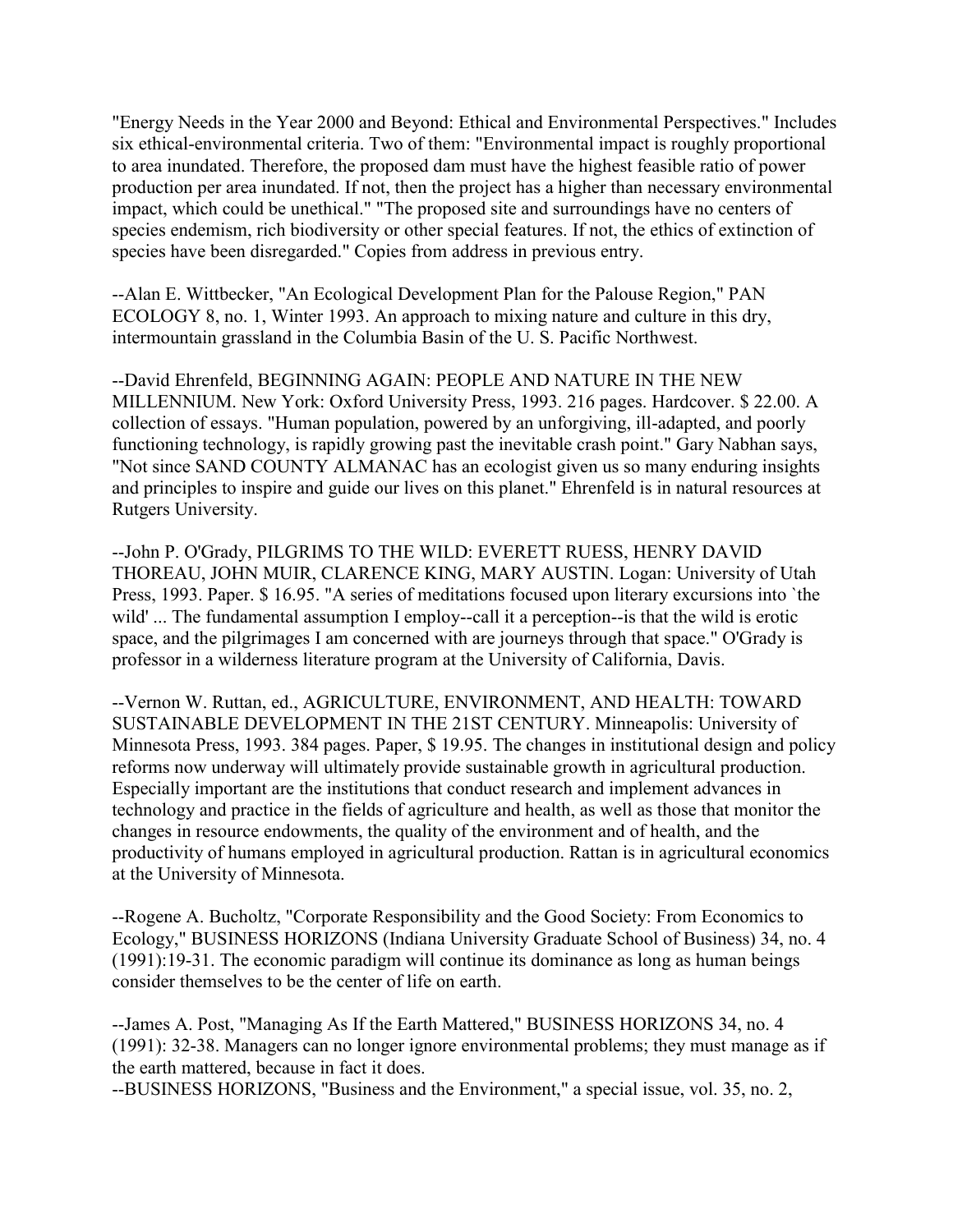March-April 1992. About a dozen articles on a deepening commitment in business to environmental integrity. Samples: Richard E. Byrd, "Corporate Integrity: Paradise Lost and Regained." The corporate hell of lack of integrity is not permanent, but getting out takes real commitment. Frank B. Friedman, "The Changing Role of the Environmental Manager." Managers must think "environment" today more than ever; knowledge and awareness are the keys. William K. Reilly, "Environment, Inc." Cooperation between U.S. corporations and the government on the environmental front forms a model for the world. (Thanks to Wayne Ouderkirk for the above three references.)

--J. M. Cherett, "Key Concepts: The Results to a Survey of Our Members Opinions," in J. M. Cherett, ed, ECOLOGICAL CONCEPTS (London: Blackwells, 1989), pages 1-16. The fifty most important concepts in ecology, as revealed in a survey of the British Ecological Society.

--EARTHWORK is a magazine for people pursuing careers in conservation and environmental affairs. Job listings and advice on launching a conservation career. Published by the Student Conservation Association, Inc., dedicated to fostering conservation careers since 1957. Contact EARTHWORK, P. O. Box 550, Charlestown, NH 03603. Phone 603/543-1700.

--Holmes Rolston, III, "Whose Woods These Are. Are Genetic Resources Private Property or Global Commons? EARTHWATCH, vol. 12, no. 3 (March/April 1993):17-18. Ownership of wild species, sometimes being claimed by Third World Nations, makes national resources out of a natural resource that has classically been part of the common heritage of humankind. There are conceptual and practical problems with claiming such wild species ownership. These species belong to us all, with a shared right to use and responsibility to protect.

--CHOOSING A SUSTAINABLE FUTURE: THE REPORT OF THE NATIONAL COMMISSION ON THE ENVIRONMENT. Washington, DC: Island Press, 1993. The report of a private sector initiative convened by the World Wildlife Fund. Nineteen prominent members. "We the members of the National Commission on the Environment, are convinced that the natural processes that support life on Earth are increasingly at risk and that by choosing to act or not to act to confront this risk now, our country is choosing between two very different futures" (p. xi). Russell E. Train, Chair, World Wildlife Fund and former Environmental Protection Agency (EPA) Administrator and Council on Environmental Quality Chair (CEQ) was the chair of the commission.

--Anne Buttimer, GEOGRAPHY AND THE HUMAN SPIRIT. Baltimore: The Johns Hopkins University Press, 1993. Geography with a philosophical turn, and with a postmodernist awareness. Some chapter titles: "The Drama of Western Humanism," and four world- views in Western geography: "World as a Mosaic of Forms," "World as Mechanical System," "World as Organic Whole," "World as Arena of Events." The author ranges widely, from Plato to Kant to the UPANISHADS, from Goethe to Barry Lopez. Her book is a "step toward discovering mutually acceptable bases for rational discourse on wiser ways of dwelling." Buttimer is professor of geography, University College, Dublin.

--Duane Quiatt and Junichiro Itani, eds., HOMINID CULTURE IN PRIMATE PERSPECTIVE. Niwot, CO: University Press of Colorado, 1993. 320 pages. \$ 32.50. Human culture and animal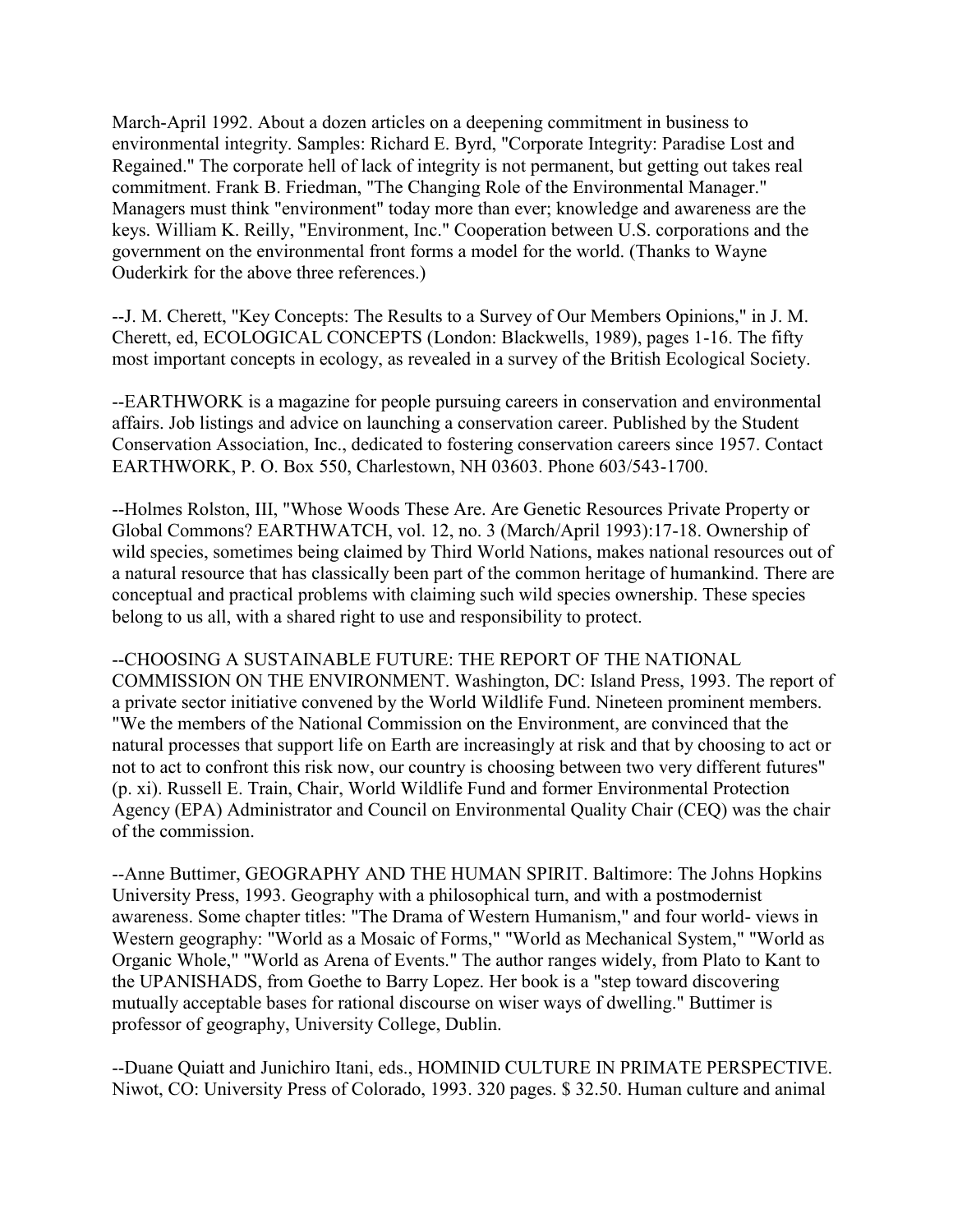behavior are commonly thought to differ importantly through the use of tools, inventing symbols, making words, and so on. But these primatologists think that their research indicates that the differences between human culture and primate behavior are increasingly difficult to identify. Quiatt is professor of anthropology at the University of Colorado at Denver; Itani is with the Laboratory of Human Evolution at Kyoto University.

--Karl Hess, Jr., ROCKY TIMES IN ROCKY MOUNTAIN NATIONAL PARK: AN UNNATURAL HISTORY. Niwot, CO: University Press of Colorado, 1993. 240 pages. \$ 22.50. Hess argues for drastic changes in how the sixth most visited park in the United States should be managed. Hess thinks the Park Service has faltered in its mission of preservation, due in part to "predatory politics" in the Park Service. Hess is described (by his friend Tom Wolf) as "a kinder, gentler Alston Chase." He is an ecologist and environmental consultant based in Las Cruces, New Mexico.

--Harold Herzog, "Human Morality and Animal Research," AMERICAN SCHOLAR, Summer 1993. "When asked where I stand on the animal- research issue, I have taken to responding with .... `the troubled-middle.' Granted, the troubled middle is not a comfortable place to be. But, for most of us, neither are the alternatives." Herzog is professor of psychology at Western Carolina University.

--Frederick FerrÇ, HELLFIRE AND LIGHTNING RODS: LIBERATING SCIENCE, TECHNOLOGY AND RELIGION. Maryknoll, NY: Orbis Books, 1993. Cloth, \$ 24.95. Prevailing models of nature are inadequate because they are too narrow in their portrayal of a single but polyvalent organic world. The world must be envisioned organically or be destroyed by stunted and sterile approaches. FerrÇ is Research Professor of Philosophy at the University of Georgia, and instrumental in the environmental studies faculty there.

--The Center for Ideas and Society, University of California, Riverside, offers the following papers:

---"The Role of Technology in Environmental Questions: Martin Buber and Deep Ecology as Answers to Technological Consciousness"

---"Rereading Bookchin and Marcuse as Environmental Materialists," with reply by Bookchin and various commentaries

---"Materialists, Ontologists, and Environmental Pragmatists"

---"Environmental Pragmatism and Valuation in Nature"

---"Environmental Neo-Pragmatism"

---"Rationality, Nature, and Folk Technology" Contact Andrew Light, Center for Ideas and Society, University of California, Riverside, CA 92521. Phone 909/686-5045. Fax 714/787- 6377.

--Christopher D. Stone, THE GNAT IS OLDER THAN MAN: GLOBAL ENVIRONMENT AND HUMAN AGENDA. Princeton: Princeton University Press, 1993. 341 pp. \$ 21.95. Proposes a Global Commons Trust Fund, monies raised on the premise that nations using the common heritage of the planet--the oceans, the atmosphere--be charged for their use. The natural environment and species within it can, from this fund, be represented by "ecoguardians." Stone is a law professor at the University of Southern California Law School.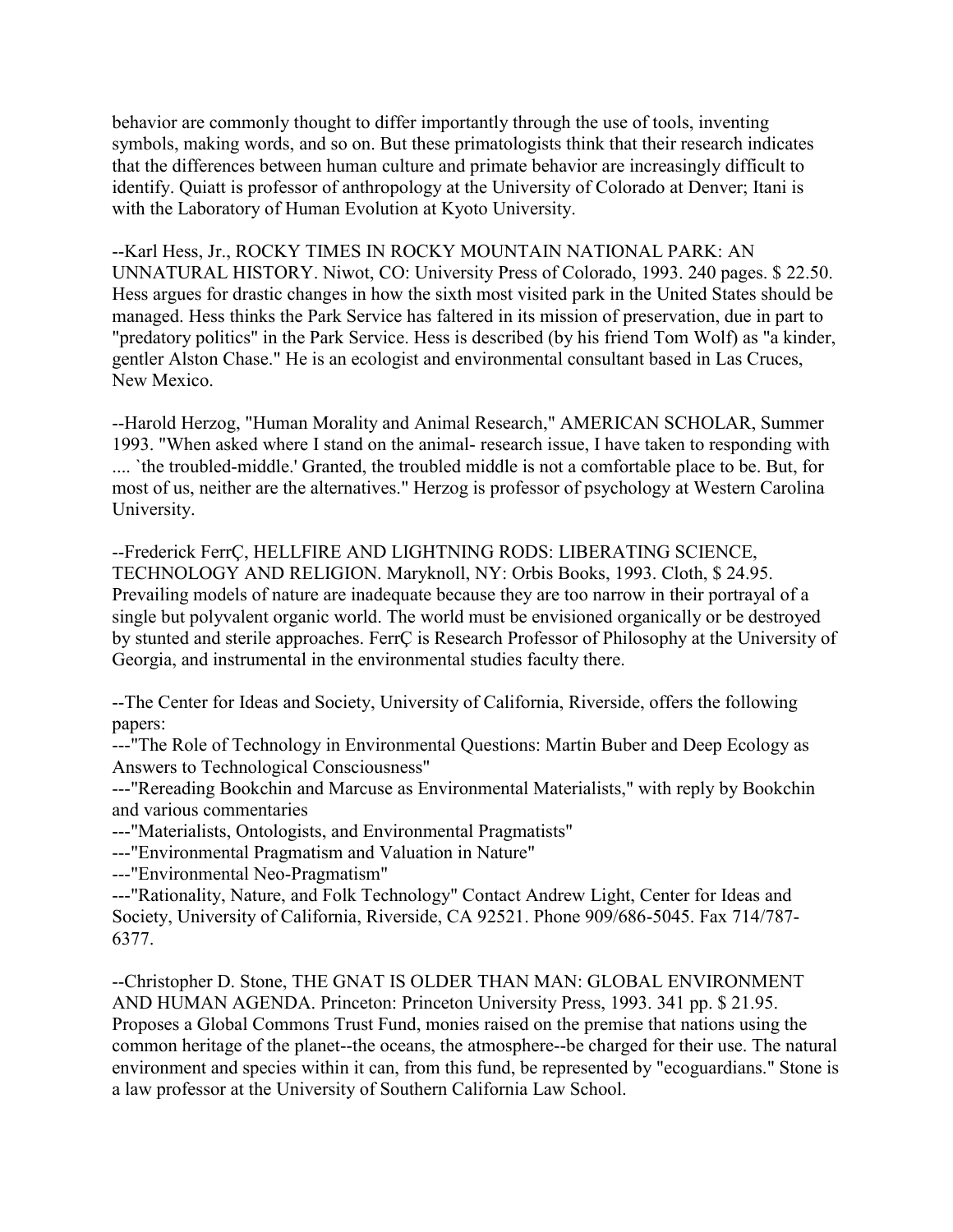--Donald Worster, THE WEALTH OF NATURE: ENVIRONMENTAL HISTORY AND THE ECOLOGICAL IMAGINATION. New York: Oxford University Press, 1993. 255 pp. \$ 25.00. A collection of essays. Past ideas about the relations of humans to nature persist unavailingly into the present. No amount of tinkering will correct what, at root, is a fundamentally obsolete and dangerous world view dependent on the appropriation of nature. Worster wants "to discover a less- reductive, less-ecologically and spiritually nihilistic, less- grasping kind of materialism." With a tinge of fatalism. Worster is a historian at the University of Kansas, Lawrence.

--C. A. Bowers, EDUCATION, CULTURAL MYTHS, AND THE ECOLOGICAL CRISIS: TOWARD DEEP CHANGES. Albany, NY: State University of New York Press, 1993. 232 pates. \$ 12.95 paper. "The cultural dimensions of the ecological crisis raise profound questions for educators who play such a key role in passing on the cultural templates to the next generation." Most teaching in U.S. schools and universities, whether liberal or conservative, promotes attitudes that lead to overconsumption and pollution. Most reform advocates do not see how there must be a "radical reform of the educational process." Bowers teaches at Portland State University and at the University of Oregon.

--John A. Jakle and David Wilson, DERELICT LANDSCAPES: THE WASTING OF AMERICA'S BUILT ENVIRONMENT. Savage, MD: Rowman and Littlefield, 1992. 342 pp. Paper, \$ 22.95. Recent landscape change in America through the lens of dereliction. Americans "accept whole categories of decline as somehow natural, when decline is in fact a societal construction" (p. xvii). Chronic dereliction reveals a basic flaw in American values. With a sense of alarm for the state of the built environment.

--C. C. W. (Christopher Charles Whiston) Taylor, ETHICS AND THE ENVIRONMENT. Oxford, UK: Corpus Christi College, 1992. 97 pp., paper. Proceedings of a conference held at Corpus Christi College, Oxford, September 20-21, 1991.

--Craig Moritz, Jiro Kikkawa, and David Dooley, eds., CONSERVATION BIOLOGY IN AUSTRALIA AND OCEANIA. 500 pages, hardbound, \$ 74.95. 1993. In Australia: Surrey Beatty and Sons. In the U.S. distributed by: University of Minnesota Press.

--John Harte, THE GREEN FUSE: AN ECOLOGIST'S ODYSSEY. Berkeley, University of California Press, 1993. 156 pages. Hardbound, \$ 15.00. An ecologist and activist draws on his research as well as on literature to demonstrate the intricate connections among disparate ecosystems. A bridge between the cultures of science and art. "The green fuse" symbolizes the basic unity behind natural diversity. Hart is professor of energy and resources at the University of California, Berkeley.

--Stephen H. Kellert, IN THE WAKE OF CHAOS. Chicago: The University of Chicago Press, 1993. 176 pages. Hardbound, \$ 19.95. We are in the wake of chaos, trying to make sense of the news that the universe is a far more unpredictable place than anyone ever imagined. The randomness that was first discovered in simple systems--a curl of smoke, a tumble of water--has exploded into a fascination with chaotic modes of everything from evolutionary history, ecosystem functioning, brain waves, business cycles. How order and turbulence, long-term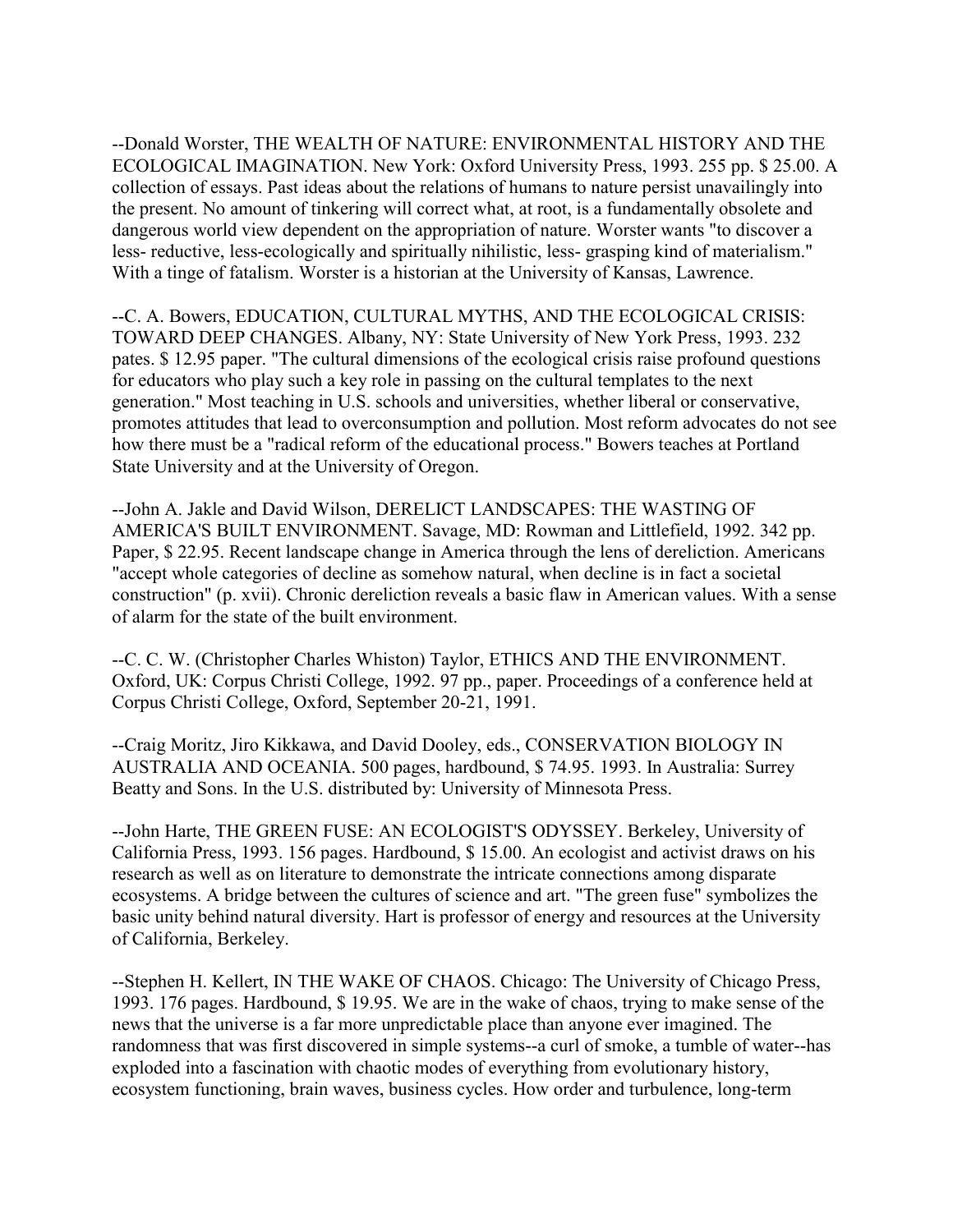predictability and short-term instability balance each other in the picture of nature. Kellert teaches philosophy of science at Indiana University.

--Gunnar Hansen, ISLANDS AT THE EDGE OF TIME. Washington, DC: Island Press, Shearwater Books, 1993. 240 pages. Hardbound, \$ 22.50. Barrier islands run for 2700 miles from Texas to Maine, the longest stretch in the world. They are small islands, they are ephemeral, moving constantly with the sea's motion. But despite their fragility, barrier islands are monuments to the strength and beauty of nature, and to our precarious, yet lasting, ties to the land. Hansen is an environmental writer who lives in Maine.

--Stephen R. Kellert and Edward O. Wilson, eds., THE BIOPHILIA HYPOTHESIS. Washington, DC: Island Press, Shearwater Books, 1993. Biophilia is E. O. Wilson's term for an innate human affinity for the natural world. People are disposed to like certain kind of environments. Experience with natural life and the life processes is a biologically based need, integral to our development as individuals. There is also, perhaps, some biophobia, innate fear of nature, for example of snakes and spiders. Biological conservation can, in part at least, be built on these innate, genetic dispositions. We need to save nature for our own well- being. Sixteen contributors. The philosophical contribution is by Holmes Rolston, who asks whether Wilson's ideas about biophilia are compatible with his ideas about selfish genes. Kellert is in forestry at Yale University, Wilson is a zoologist at Harvard University.

--Robert Gottlieb, FORCING THE SPRING: THE TRANSFORMATION OF THE AMERICAN ENVIRONMENTAL MOVEMENT. Washington: Island Press, 1993. 413 pages. Hardbound, \$ 27.50. Gottlieb thinks that environmentalism began as the conservation of wild nature but has been increasingly broadened and transformed to include industries, cities, agriculture, pollution issues, public health issues. He wants to shift the debate from one focused exclusively on the protection and management of the natural world to a wider discussion of American social development in harmony with nature. Is the environmental movement capable of transcending its origins and changing the very fabric of American social life? Gottlieb teaches environmental policy in the Urban Planning Program at UCLA.

--Rocky Barker, SAVING ALL THE PARTS: RECONCILING ECONOMICS AND THE ENDANGERED SPECIES ACT. Washington: Island Press, 1993. 260 pages. Hardbound, \$ 30.00 The "jobs versus the environment" issues, explored in detail. Ways in which economic activity can be sustained without the loss of essential natural values. Barker is a journalist with the Idaho Falls POST REGISTER.

--Sara F. Bates, David H. Getches, Lawrence J. MacDonnell, and Charles F. Wilkinson, SEARCHING OUT THE HEADWATERS: CHANGE AND REDISCOVERY IN WESTERN WATER POLICY. Washington, DC: Island Press, 1993. 250 pages. Paper, \$ 17.95. Western water use and the outmoded rules that govern it. Only by understanding the waters of the West and the people whose lives depend upon then can concerned citizens comprehend the seriousness of the current situation and help take steps toward reform. The authors are at the University of Colorado School of Law.

--Charles A. Flink and Robert M. Searns, with editing by Loring LaB. Schwarz. GREENWAYS: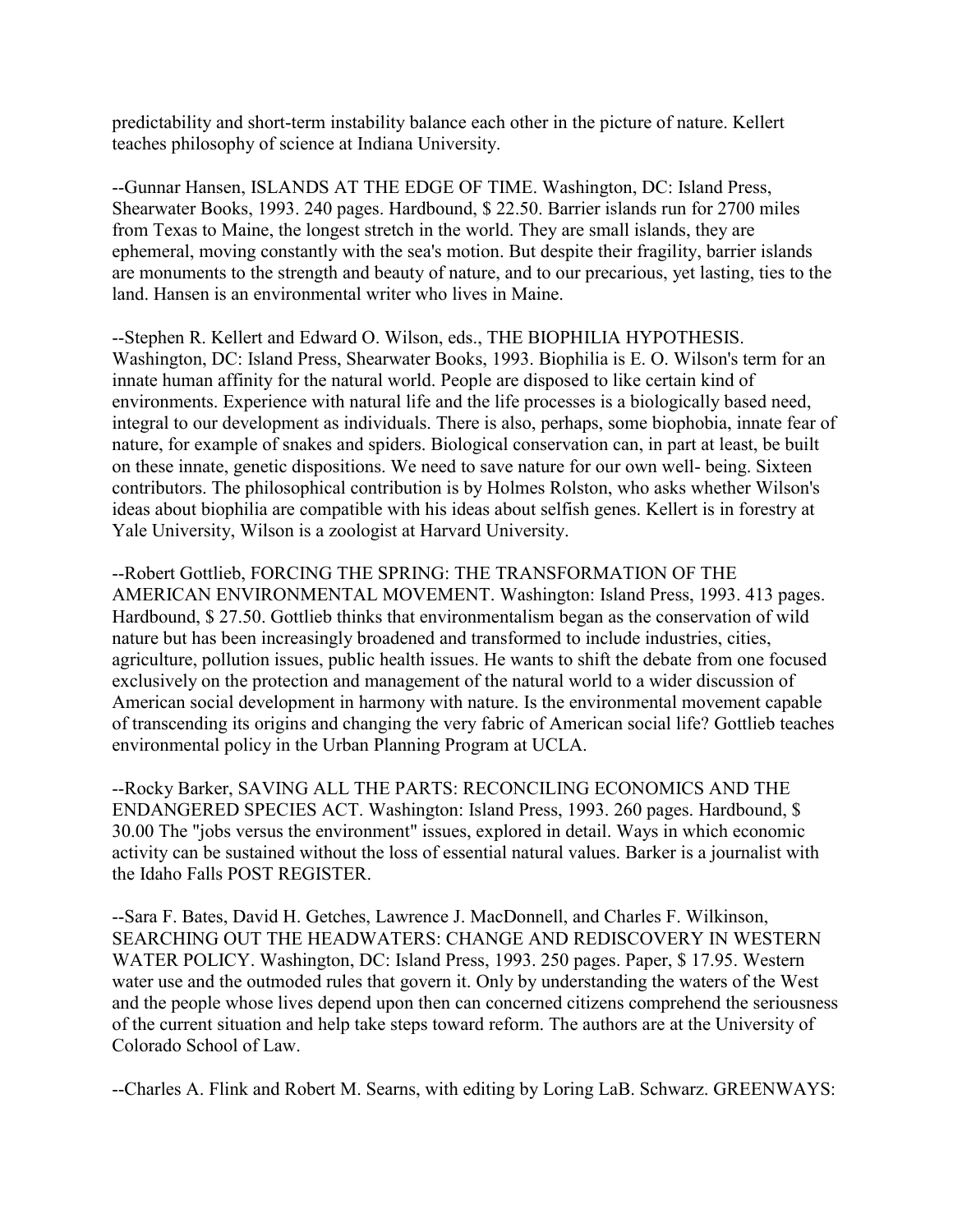A GUIDE TO PLANNING, DESIGN, AND DEVELOPMENT. Washington, DC: Island Press, 1993. 320 pages. \$ 45.00, hardbound. Greenways are proving to be the most innovative way of preserving a wide variety of economic, ecological, wildlife, and social values.

--Karen-Lee Ryan, TRAILS FOR THE TWENTY-FIRST CENTURY: PLANNING, DESIGN, AND MANAGEMENT MANUAL FOR MULTI-USE TRAILS. Washington, DC: Island Press, 1993. \$ paper, \$ 24.95. 290 pages. Thousands of miles of abandoned railroad corridors, former canals, and other now unused transportation routes are being converted to trails that provide a wide range of recreational and functional uses, including walking, cycling, horseback riding, cross country skiing, and more, all helping persons to re-establish contacts with the natural world and with their landscapes. Karen-Lee Ryan is program manager for the Rails-to-Trails Conservancy.

--Durwood Zaelke, Robert F. Housman, and Paul Orbuch, eds., TRADE AND THE ENVIRONMENT: LAW, ECONOMICS, POLICY. Washington, DC: Island Press, 1993. \$ 24.95, paper. 270 pages. What the General Agreement on Trade and Tariffs (GATT) and the North American Free Trade Agreement (NAFTA) are doing and might do to the environment. What issues are involved when one country tries to influence another's environmental standards? How should international environmental standards be set? When and how are low environmental standards a subsidy to labor and to industry, and is this appropriate? The authors are with the Center for International Environmental Law, Washington, DC.

--Joyce K. Berry and John C. Gordon, eds., ENVIRONMENTAL LEADERSHIP: DEVELOPING EFFECTIVE SKILLS AND STYLES. Washington, DC: Island Press, 1993. Paper, \$ 19.95. 320 pages. The authors argue for an approach that has been used at Yale School of Forestry and Environmental Studies with much success. What characteristics and contexts of leadership are unique to the conservation field?

--Elliott A. Norse, GLOBAL MARINE BIOLOGICAL DIVERSITY: A STRATEGY FOR BUILDING CONSERVATION INTO DECISION MAKING. Washington, DC: Island Press, 1993. 350 pages. \$ 27.95. Builds on the work of more than 100 expert contributors. What is marine biological diversity and how is it important? How is it similar and different to terrestrial diversity? Life in the sea and ways to save, study, and use that life sustainably. Norse is chief scientist at the Center for Marine Conservation, also attached to the University of Washington.

--Jon M. Van Dyke, Durwood Zaelke, and Grant Hewison, eds., FREEDOM FOR THE SEAS IN THE TWENTY-FIRST CENTURY: OCEAN GOVERNANCE AND ENVIRONMENTAL HARMONY. Washington, DC: Island Press, 1993. 430 pages. \$ 27.50, paper. The contributors want to change the prevailing concept of freedom of the seas to that of freedom for the seas, where the primary goal is the protection of ecological vitality in ocean systems. Van Dyke is professor of law at the University of Hawaii, Daelke and Hewison are at the Center for International Environmental Law in Washington.

--Lawrence J. MacDonnell and Sarah F. Bates, eds., NATURAL RESOURCES POLICY AND LAW. Washington, DC: Island Press, 1993. 280 pages. \$ 19.95, paper. Ten chapters. The authors dislike the traditional narrow economic valuation of natural resources and argue that we have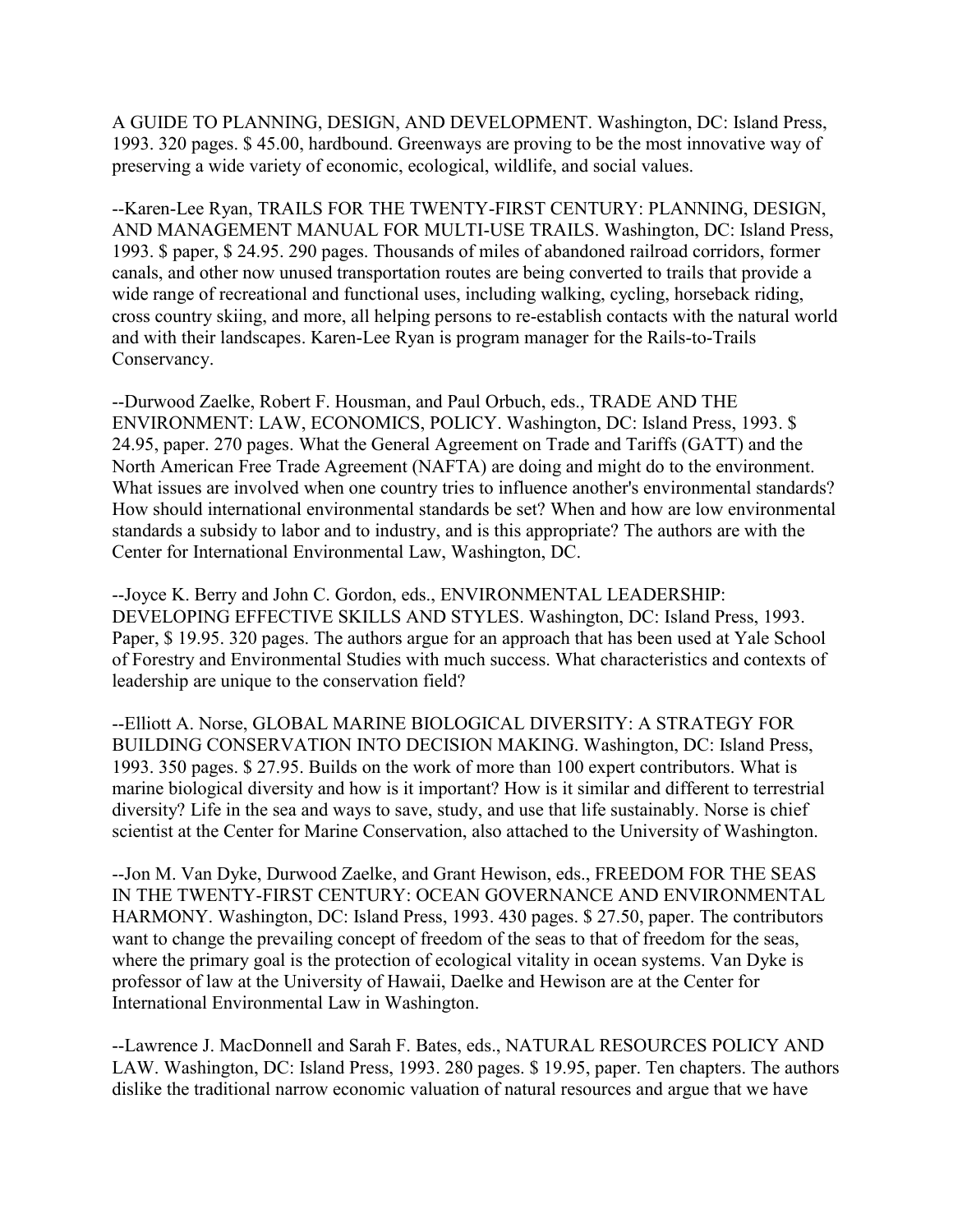now begun to appreciate the inherent worth of our land, air, and water, a worth entirely unrelated to economic growth and development. The editors are at the University of Colorado School of Law.

--Robert Adler and Jessica Landman, THE CLEAN WATER ACT TWENTY YEARS LATER. Washington, DC: Island Press, 1993. 350 pages. \$ 29.95 paper. The Clean Water Act intended to "restore and maintain the chemical, physical, and biological integrity of the Nation's waters." A detailed examination of the health of the nation's waters, which turns out to be a complex and subtle question to address. With recommendations for reauthorization of the Act. The authors are attorneys at the National Resources Defense Council, Washington. --Greg Aplet, Nels Johnson, Jeffrey T. Olsen, and V. Alaric Sample, DEFINING SUSTAINABLE FORESTRY. Washington, DC: Island Press, 1993. 320 pages. Paper, \$ 24.95. The authors are with the Wilderness Society, the World Resources Institute, and the American Forest's Forest Policy Center.

--Robert E. Ricklefs and Dolph Schluter, eds., SPECIES DIVERSITY IN ECOLOGICAL COMMUNITIES: HISTORICAL AND GEOGRAPHICAL PERSPECTIVES. Chicago: University of Chicago, 1993. 454 pages. \$ 35.00 paper. New theoretical developments, analyses, and case studies to explore large scale mechanisms that generate and maintain diversity. Fifty contributors.

--Gregg Mitman, THE STATE OF NATURE: ECOLOGY, COMMUNITY, AND AMERICAN SOCIAL THOUGHT, 1900-1950. Chicago: University of Chicago Press, 1992. 290 pages. \$ 23.50 paper. A study of the connection between liberal social thought and the concept of harmony in nature in the first half of the century. Social attitudes and commitments shaped ecological thinking, which in turn sought to influence social and political thinking. There were steady interactions between ecology and ecologists and ideas of social community and social forces. The cooperative view of nature eroded in the 1940's and 1950's due both to the modern Darwinian synthesis of evolution by natural selection, as well as through the association of organicism with totalitarian ideologies. Mitman is in the history of science at the University of Oklahoma.

--George B. Schaller, THE LAST PANDA. Chicago: University of Chicago Press, 1993. 291 pages. \$ 24.95 hardbound. About 1,000 pandas survive. A live panda is worth \$ 112,000 on the black market, a pelt is worth \$ 10,000. Zoos pay millions to rent pandas. Schaller tracks the panda in the wild and wonders if it can survive its popularity. Good intentions go desperately wrong, and greed and poverty prevent conservation. Panda conservation is often a sham. Schaller is with World Wildlife Conservational International, New York.

--Donald R. Griffin, ANIMAL MINDS. Chicago: University of Chicago Press, 1992. 310 pages. \$ 24.95 hardbound. Continuing a series of earlier books, Griffin maintains that animals do think, now with further evidence from animal behavior, the philosophy of mind, and cognitive science. Griffin is at the Museum of Comparative Anatomy, Harvard.

--R. J. Berry, "Christianity and the Environment: Escapist Mysticism or Responsible Stewardship," SCIENCE AND CHRISTIAN BELIEF 3, no. 1 (1991):3-18. Christianity, properly understood, leads to a responsible stewardship of the environment, not to flagrant abuse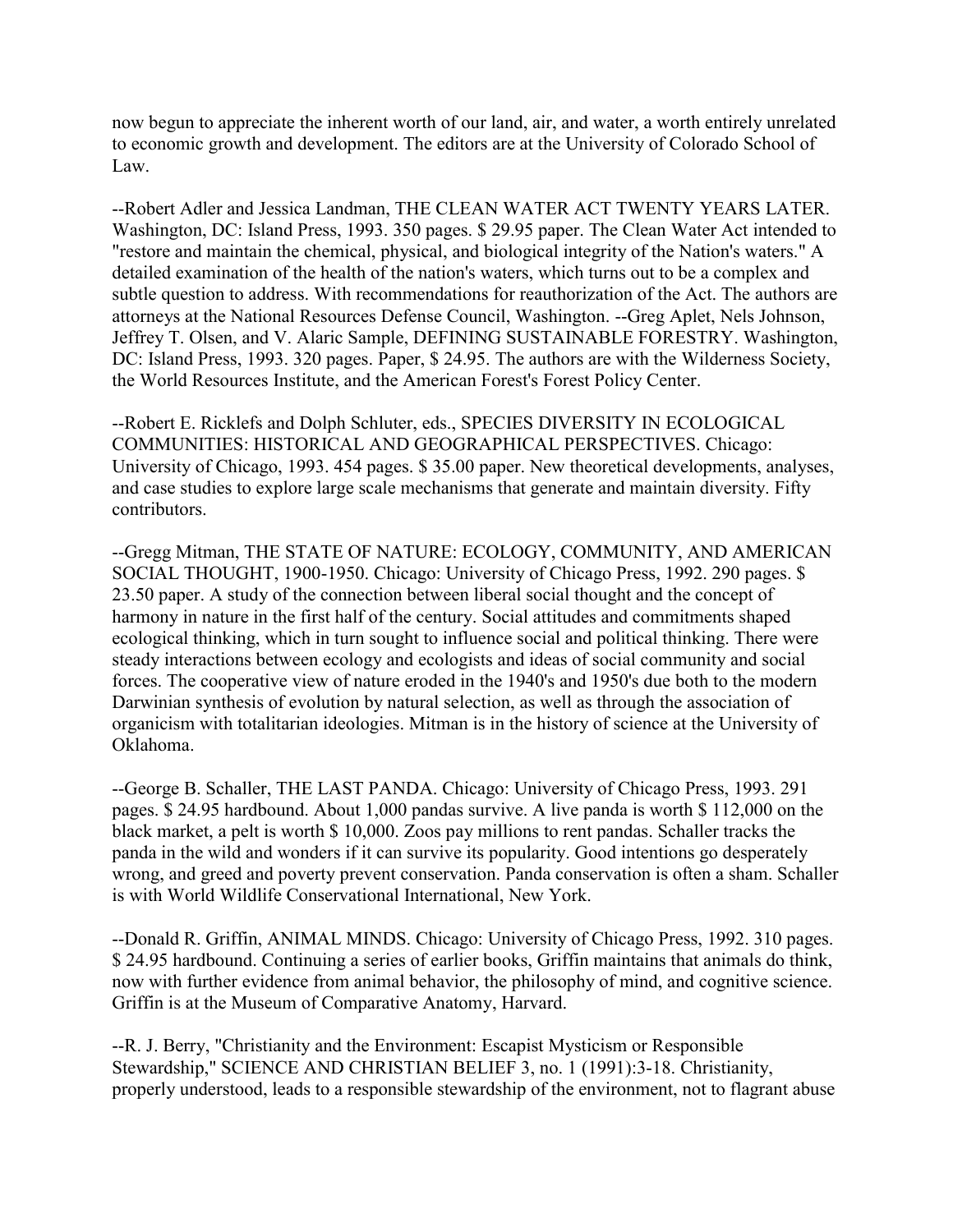or escapist mysticism. It converges with and provides an undergirding to secular thinking as expressed by the Brundtland Commission on sustainable development and the Economic Summit Nations on environmental ethics. But Christianity goes further in urging an awe for creation. Christians have a positive contribution to make and ought to be bolder in their witness. Berry is professor of genetics at University College, London, president of the European Ecological Federation, and past-president of the British Ecological Society and the Linnean Society.

--Mostafa K. Tolba, SAVING OUR PLANET: CHALLENGES AND HOPES. London and New York: Chapman and Hall, 1992. 287 pages. \$ 20, paper. Also in Spanish as: SALVEMOS EL PLANETA: PROBLEMAS Y ESPERANZOS. The state of the environment, human well-being, perceptions and attitudes, challenges and priorities for actions. Tolba is Director of the United Nations Environment Programme.

--Peggy L. Fiedler and Subodh K. Jain, eds., CONSERVATION BIOLOGY: THE THEORY AND PRACTICE OF NATURE CONSERVATION, PRESERVATION, AND MANAGEMENT. London and New York: Chapman and Hall, 1992. 18 essays. A sample: G. Ledyard Stebbins, "Why Should We Conserve Species and Wildlands?" Fiedler is in biology at San Francisco State University. Jain is at the University of California, Davis.

--Daniel R. Brooks and Deborah A. McLennan, PARASCRIPT: PARASITES AND THE LANGUAGE OF EVOLUTION. Washington, DC: Smithsonian Institution Press, 1993. 450 pages. \$ 25.00 paper. The relationship between parasite and host is homologous to that between animal and plant. The many traditional generalizations about parasite evolution are myths, unsupported by data. "Parasites are not the degenerate, overspecialized, host-dependent creatures ... envisioned by the proponents of orthogenesis. They are instead successful, innovative creatures" (p. 181). "Parasites are still an enigma. But ... they need no longer carry an evolutionary stigma" (p. 209). The authors are in the department of zoology at the University of Toronto.

--Brian Groombridge and the World Conservation Monitoring Centre, GLOBAL BIODIVERSITY: STATUS OF THE EARTH'S LIVING RESOURCES. London and New York: Chapman and Hall, 1992. 585 pages, an oversized volume. \$ 59.95 hardbound. With sponsorship by the leading world conservation organizations. With a section on "Valuing Biodiversity."

--Whit Gibbons, KEEPING ALL THE PIECES: PERSPECTIVES ON NATURAL HISTORY AND THE ENVIRONMENT. Washington: Smithsonian Institution Press, 1993. 208 pages. \$ 16.96, paper. The greatest insult we humans are inflicting on the environment in the ongoing and massive loss of global biological diversity. Why and how we must all become involved in keeping all the pieces.

--ENVIRONMENTAL CRIMES AT THE ROCKY FLATS NUCLEAR WEAPONS FACILITY. HEARINGS VOL. I. U. S. Subcommittee on Investigation and Oversight, Committee on Science, Space, and Technology. 1,700 pages (!) of testimony before this House Committee concerning Rockwell Corporations management of Rocky Flats, a nuclear weapons facility in Colorado. Government documents, call no: Y4.SCI 2:no. 102/163DOC.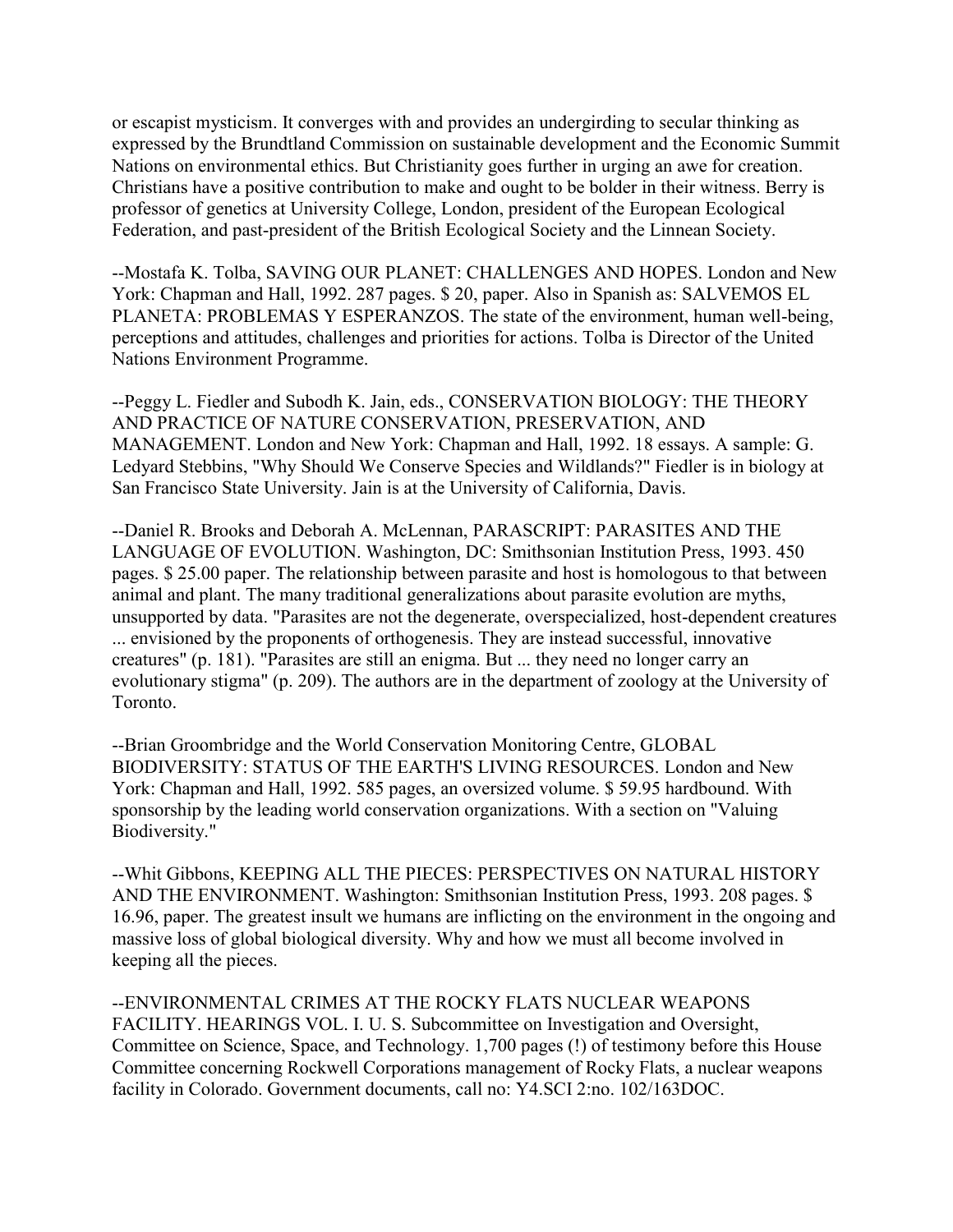--John S. Kennedy, THE NEW ANTHROPOMORPHISM. Cambridge and New York: Cambridge University Press, 1992. 208 pages. Paper, \$ 17.95. Anthropomorphism still lurks under different disguises; scientists constantly slip into anthropomorphism in researching and interpreting animal behavior. Some examples, now rather well exposed, are "search image," "trail-following," and "grammatical language." Others, not yet realized to be erroneous, are "goal- directedness, self-awareness, cognition, and suffering." Kennedy was formerly at the University of London.

--Richard C. Primack, ESSENTIALS OF CONSERVATION BIOLOGY. Sunderland, MA: Sinauer Associates, 1993. 475 pages. \$ 28.95 hardbound. The first unified introduction to the science of conservation biology. Part III is on "The Value of Biological Diversity" and includes a chapter, "The Ethical Value of Biological Diversity." The opening chapter, "What Is Conservation Biology?" contains a "Statement of Ethical Principles." Primack is in the biology department, Boston University.

--Gary K. Meffe and C. Ronald Carroll, PRINCIPLES OF CONSERVATION BIOLOGY. Sunderland, MA: Sinauer Associates, forthcoming 1994. With 55 contributors, many doing chapters, many doing short box essays. For upperclass use, in contrast to the preceding which is for introductory use. J. Baird Callicott writes chapter 2, "Philosophy and Ethics of Conservation." Some short essays: Susan Bratton, "Monks, Temples, and Trees: the Spirit of Biodiversity"; Roderick Nash, "Discovering Radical Environmentalism in Our Own Cultural Backyard: From Natural Rights to the Right of Nature"; Holmes Rolston, "Duties to Endangered Species," David Orr, "Liberalizing the Liberal Arts: From Domination to Design"; Phil Pister, "Agency Multiple-Use Conflicts"; Frederick FerrÇ, "The Post-modern World"; Eric Katz, "A New Vision: Humans and the Value of Nature." Meffe is at the Savannah River Ecology Laboratory in South Carolina; Carroll is at the University of Georgia in ecology.

--Eugene P. Odum, ECOLOGY AND OUR ENDANGERED LIFE SUPPORT SYSTEMS. Second edition. Sunderland, MA: Sinauer Associates, 1993. 329 pages. \$ 18.95 pages. The revision includes more emphasis on a holistic, big-picture look at ecology, global scales. The epilogue includes sections on "Environmental Ethics and Aesthetics," "Dominion vs. Stewardship," and "An Ethics Survival Model." Odum is distinguished professor emeritus of ecology at the University of Georgia.

--David M. Gates, CLIMATE CHANGE AND ITS BIOLOGICAL CONSEQUENCES. Sunderland, MA: Sinauer Associates, 1993. 280 pages. \$ 18.95. Gates believes that reliable theory data show that within a century the planet will be warmer than at any time in the past 120,000 years. He projects dramatic impacts. Gates is professor emeritus of biology at the University of Michigan.

--Frank B. Golley, A HISTORY OF THE ECOSYSTEM CONCEPT IN ECOLOGY: MORE THAN THE SUM OF THE PARTS. New Haven: Yale University Press, 1993. 353 pages. \$ 30.00. The development of the ecosystem concept in the late nineteenth and early twentieth centuries. How ecosystem studies dominated ecology in the 1960's and became a key element of the International Biological Program biome studies in the United States. How current research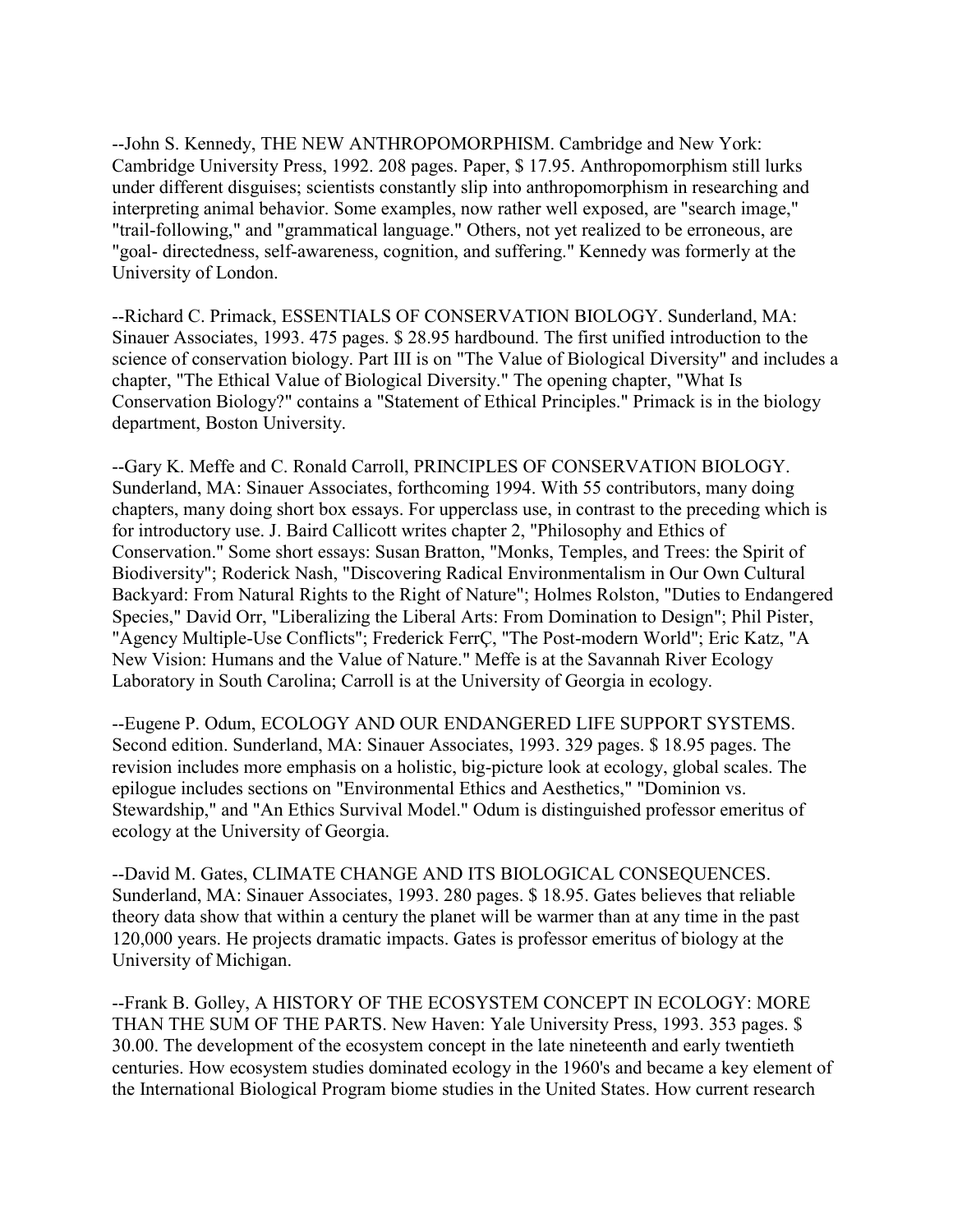uses the ecosystem concept. Golley is research professor of ecology, University of Georgia, and former president of the Ecological Society of America. He is also on the faculty of environmental ethics at the University of Georgia.

--Earl R. Winkler and Jerrold R. Coombs, APPLIED ETHICS: A READER. Oxford, UK and Cambridge, MA: 1993. Contains a section on environmental ethics: Holmes Rolston, III, "Values in and Duties to the Natural World"; Lori Gruen, "Re-valuing Nature"; Dale Jamieson, "Ethics, Public Policy, and Global Warming" and Peter Danielson, "Morality, Rationality, and Politics: The Greenhouse Dilemma." This adds to a list of a dozen or more anthologies in applied ethics with sections on environmental ethics. Winkler and Coombs are in philosophy and education at the University of British Columbia.

--Becky Malecki, SPIRITUAL BENEFITS OF WILDERNESS, a M. S. thesis completed in the Department of Human Development, Colorado State University, spring 1993, with a principal advisor Beverly Driver, United States Forest Service, Rocky Mountain Forest and Range Experiment Station, Fort Collins.

--Jane Kneller, "Beauty, Autonomy and Respect for Nature," a paper presented at "L'Esthetique de Kant," Centre Culturel International De Cerisy la Salle, in Normandy, France, June 15-21, 1993. Aesthetics was earlier much concerned with nature, subsequently mostly concerned with artifacts, and today there is a renewed interest in nature. Natural beauty is the centerpiece of Kant's account, and there is the possibility of an account of intrinsic value in nature. On the other hand Kant claims that nothing is valuable in itself except the morally good will, and Kant can seem a pillar of anthropocentrism. Kneller argues for a nuanced account by which Kant does value nature for nature's sake, though there is a tension in Kant's thought with respect to nature's value in itself and the absolute value of the good will. She finds what "looks for all the world like an avowal of his belief in the intrinsic value both of external nature and the inner moral realm. Kant's account of the experience of the beautiful is perhaps best seen as his attempt to work out precisely this tension." Kneller is in the Department of Philosophy, Grinnell College, Grinnell IA 50122.

--Michael Tobias, LIFE FORCE: THE WORLD OF JAINISM. Berkeley, CA: Asian Humanities Press, 1992. Paper, about \$ 10. With much attention to Tobias' experience with Jainism and ecology.

--David Rothenberg, HAND'S END: TECHNOLOGY AND THE LIMITS OF NATURE. Berkeley: University of California Press, 1993. 299 pages. Hardcover, \$ 29.95. More details later.

--Dave Foreman's BOOKS OF THE BIG OUTSIDE lists over 400 books, with annotated descriptions, also maps, cassette's and CD's, is issued quarterly, and is a valuable resource bibliography. Ned Ludd Books, P. O. Box 85190, Tucson, AZ 85754-5190.

--"Just for Kids: You and Your Environment." Special section in NEWSWEEK, March 29, 1993. "The biggest challenge for our world and what kids can do about it."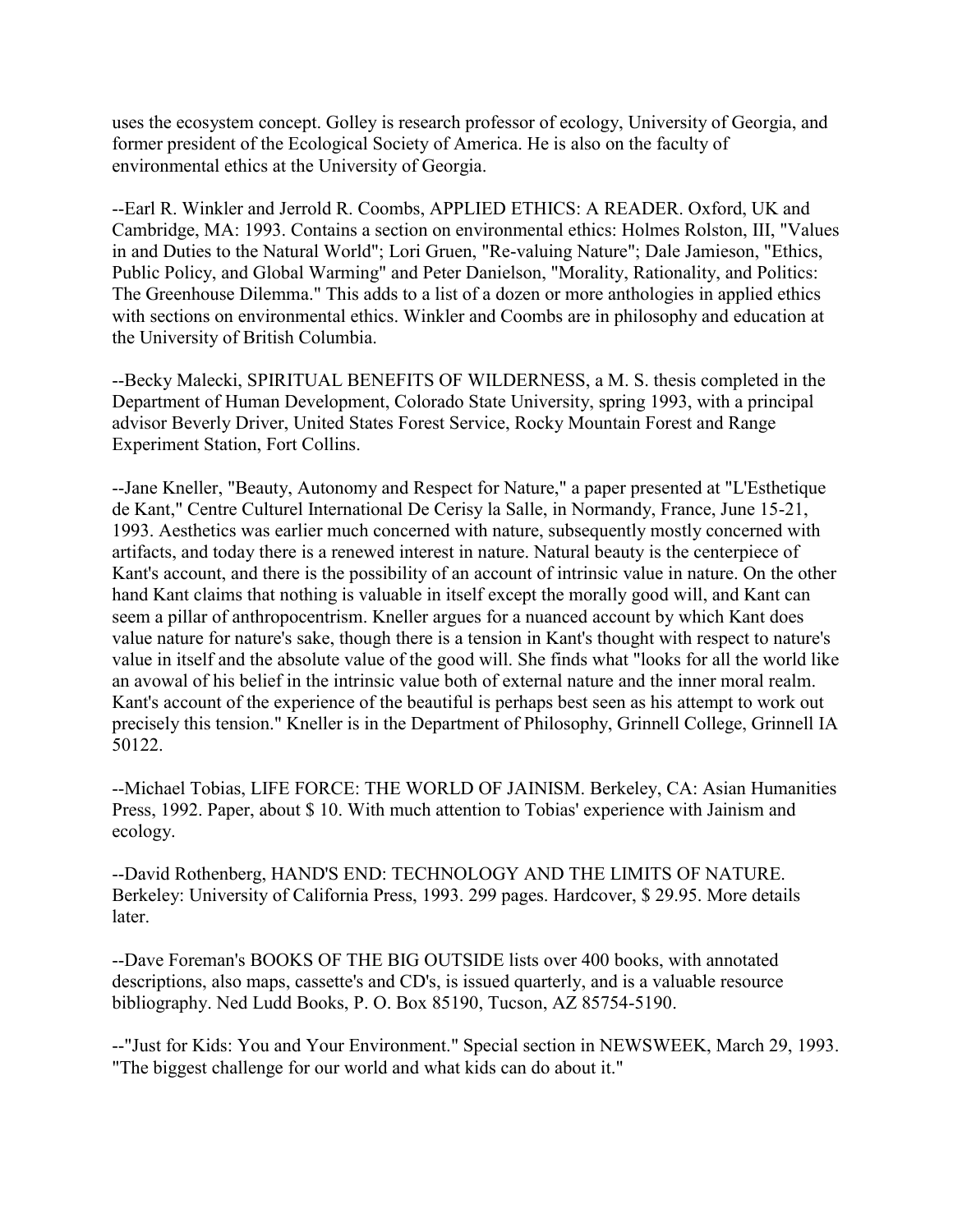#### **Issues**

George Brown, Jr., Democrat from California, the influential chair of the U. S. Congress (House) Science, Space, and Technology Committee, addressed the annual American Academy of Science and Technology Policy Colloquium last spring: "Global leadership in science and technology has not translated into leadership in infant health, life expectancy, rates of literacy, equality of opportunity, productivity of workers, or efficiency of resource consumption. Neither has it overcome failing education systems, decaying cities, environmental degradation, unaffordable health care, and the largest national debt in history." "Basic human needs- elemental needs--are intrinsically different from other material needs because they can be satisfied. Other needs appear to be insatiable, as the consumption patterns of the United States clearly demonstrate. ... Once basic human needs are met, satisfaction with our lives cannot be said to depend on the amount of things we acquire, use, and consume. ... More technology-based economic growth is not necessary to satisfy humanity's elemental needs, nor does more growth quench our thirst for consumption. In terms of the social contract, we justify more growth because it is supposedly the most efficient way to spread economic opportunity and social wellbeing. I am suggesting that this reasoning is simplistic and often specious." Cited in SCIENCE, May 7, 1993, p. 735.

The world's largest group of professional foresters is urging a dramatic departure from the century-old practices of the U. S. timber industry. The Society of American Foresters has received the "Task Force Report on Sustaining Long-term Forest Health and Productivity." The report says that the current aim to cut trees at the same rate of regrowth is not enough to protect forests and forest values over time. "Traditional sustained-yield management as historically practiced ... is not by itself sufficient for sustaining ... long-term forest health and productivity" (p. xx). The report insists on ecosystem oriented management, including the management of both public and private forests integrated into regional forest systems. Logan Norris, the task force chair and head of the Forest Science Department at Oregon State University, says: "We are talking about a major change in forestry in the United States" Frances Hunt, a SAF member, says: "If you read [the report] between the lines, what it is saying is that what the profession was taught, and what it helped teach, has turned out to be wrong and we are going to have to make amends for past mistakes." Copies of the 83 page report are available for \$ 12 from Society of American Foresters, 5400 Grosvenor Lane, Bethesda, MD 20814-2198.

Universal human rights? The World Conference on Human Rights was held in June in Vienna, with delegates from 168 nations, the first such conference in 25 years. There were also nearly 1,000 advocacy groups present. A main issue was whether there are transcultural human rights, standards to which all peoples and nations should be held. China, Burma, Yemen, Cuba, Syria, Iran, Libya and others claimed that human rights do not reflect a discovery of universal moral principles, since there are no such things, but are the cultural creation of Western religious and political traditions and that no one has the right to impose on them. China's deputy foreign minister argued for the moral sovereignty of each culture and against the view that individual rights should and could ever prevail over those of state and society. The pluralist and culturally particular arguments were often remarkably like (and sometimes appealed to) those currently popular among multiculturalists and relativists in U. S. universities--that morals are internal to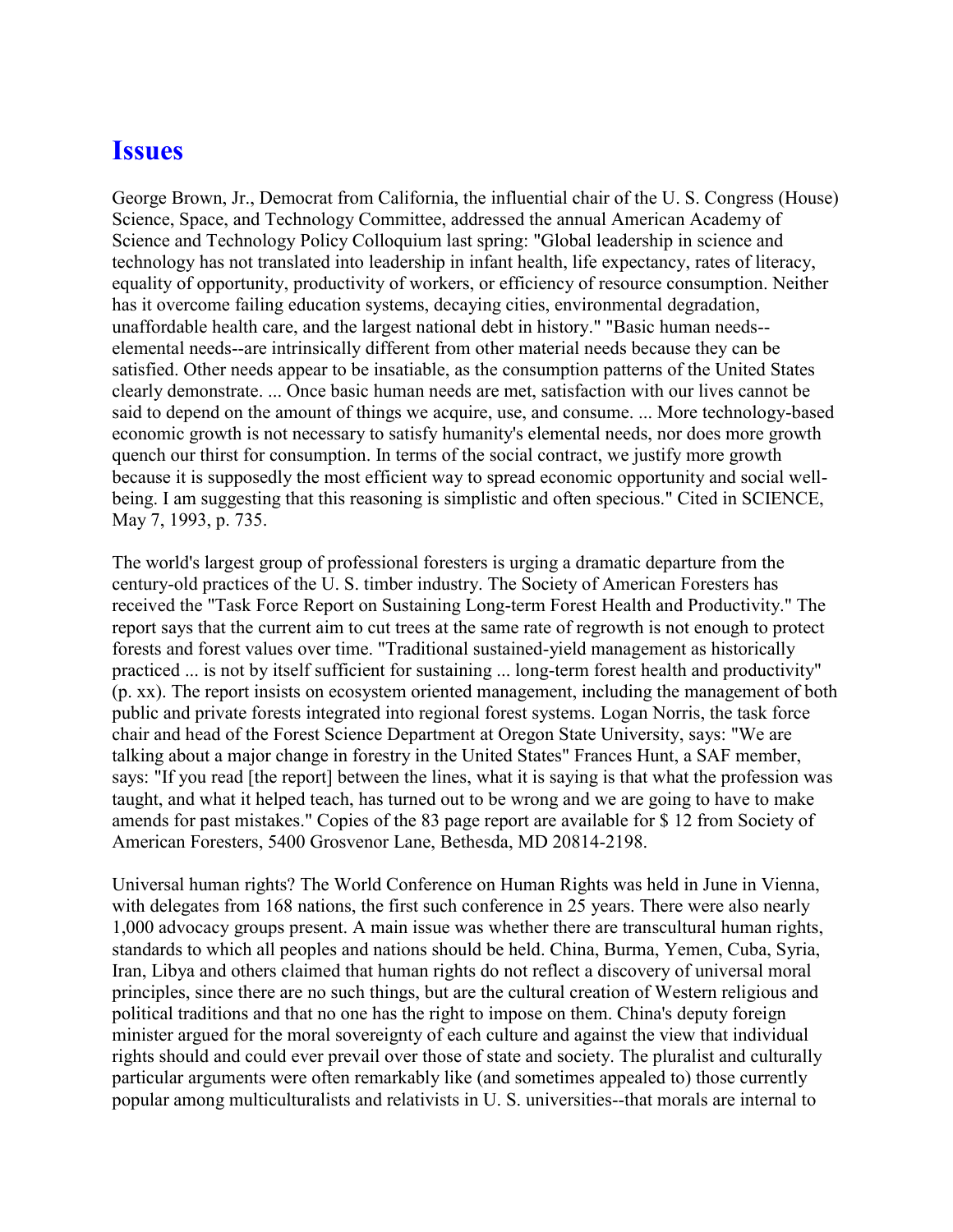particular cultural, historical, and narrative traditions. This claim was for variety, pluralism, diversity, and multiplicity. Singapore, Malaysia, and Chile, for instance, argued that in tradeoffs between development and democracy, development was their chosen cultural focus over democracy. The contrasting claim, a hope for many at the conference and argued by the United States and many others, was that, despite diversity and multiculturalism, there are global moral principles, in which basic human rights are foremost, and that nations can be held to them, and hold other nations to them when negotiating foreign policy and trade agreements. For a useful assessment, see Max L. Stackhouse, "The Future of Human Rights," CHRISTIAN CENTURY, June 30-July 7, 1993.

"Takings bills" have appeared on the dockets of 31 state legislatures in 1993. These bills appeal to the Fifth Amendment of the U. S. Constitution which says that the government shall not seize property for public use without just compensation, claiming that various local, state, and federal regulations, including many that enforce environmental standards, are "takings" for which the owners should be compensated. Under the prevailing legal interpretation, such regulations constitute police power, which prevents landowners from doing public harm, and do not constitute takings. Delaware is the only state that has an active takings law; one was passed in Arizona, but citizens gathered 70,000 signatures to block implementation until voters decide the bill's fate in November 1994. Such a bill was defeated in Wyoming.

Extinction of smallpox virus? The International Congress of Virology in Scotland will debate the issue this summer, with 5,000 virologists, although the World Health Organization and U. S. and Russian authorities have already recommended destroying the virus. Most see it as a great human achievement; a few as an act of arrogance. The last stocks are held in two laboratories, one a Center for Disease Control laboratory in Atlanta, the other in a Russian laboratory in Moscow. The last known case naturally transmitted was in Somalia in 1977 when a cook took in an infected baby in kindness to treat it. The baby died, though the cook survived, today disfigured by the disease. In a medical accident, an English photographer contracted the disease in 1978 and died. Most favor its extinction, though some argue that the virus, which is remarkably complex and exists in some 600 strains, has not yet been sufficiently studied. One problem with further study is that only humans can contract the disease, and it is unknown why. But testing on humans is ethically impossible. Biomedical expert Arthur Caplan says, however, "Smallpox doesn't look like it's done anybody any good in the history of humankind. But it seems to me we would be too arrogant and too shortsighted if we just assumed that the creatures that tried to kill us would forever be our enemies." The disease has been a scourge for centuries. It ravaged Europe and Asia periodically and was especially virulent in the New World, where American Indians had little natural resistance to it. Some predict the polio virus will be next, being made extinct about the year 2010. Story in LOS ANGELES TIMES, May 18, 1993.

Three persons have been killed recently by wildlife in South Africa, two by elephants and one by a lion, in each case by recently translocated animals. Some biologists say that culling and translocating animals is more stressful than commonly thought, disrupting animal social patterns. Animals are managed to control numbers, but also because the 9,000 game ranches in South Africa often want elephants, leopards, lions, rhinoceros, and hippopotamus for the benefit of their tourists.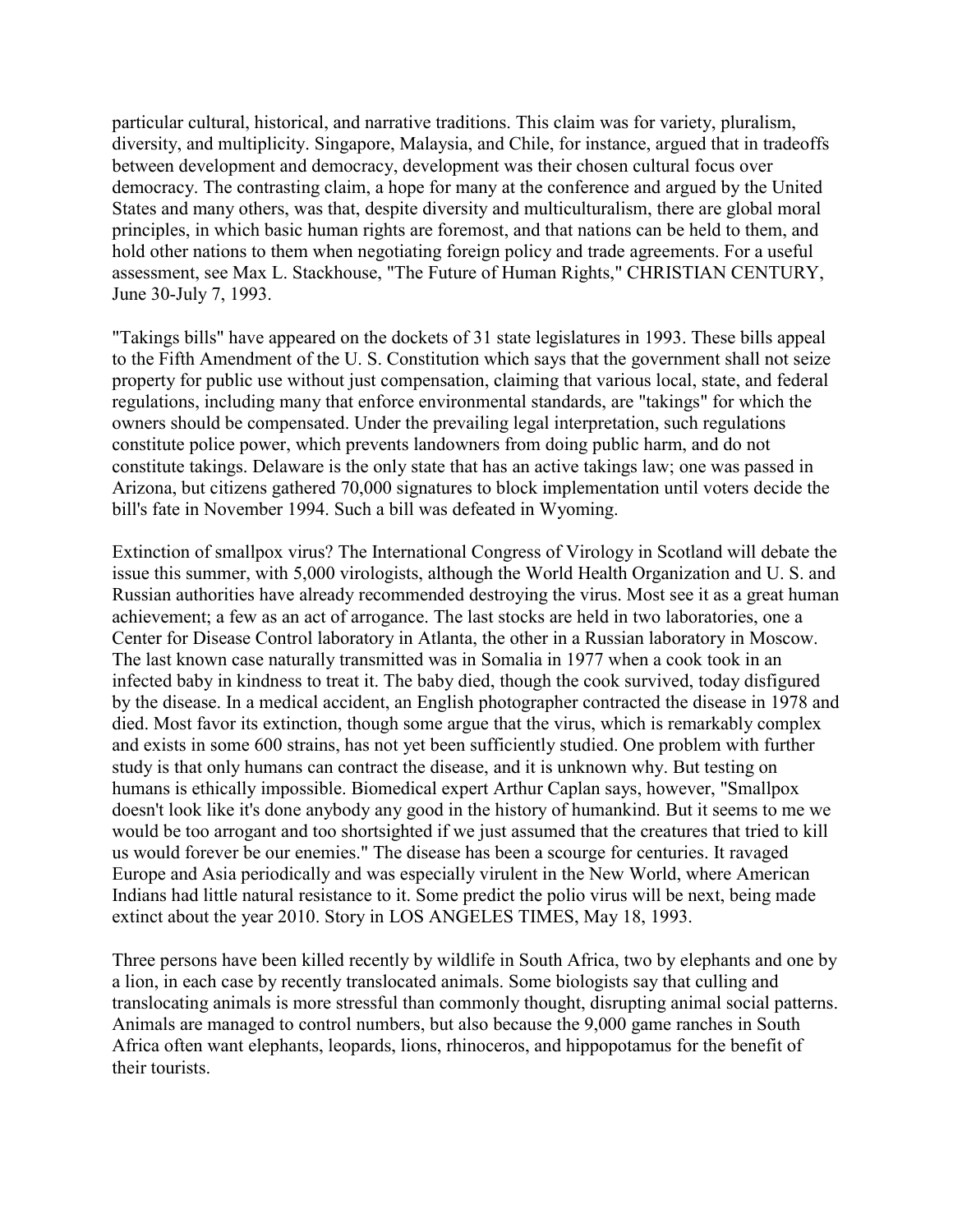The South African government, through the Environment Minister, has announced plans to introduce or amend 15 laws for better environmental regulation, for example: provisions working toward a bill of rights for satisfying the reasonable environmental aspirations of all South Africans.

Animal sacrifice remains more common than once realized among South African blacks, primarily to propitiate ancestors, typically involving goats, sheep, bulls, and cows, with the method of slaughter requiring stabbing and letting the blood flow because this pleases the ancestors. (Thanks for the above three items to Willem A. Landman, Philosophy, University of the Western Cape.)

Fragmentation is worse than thought in Brazil's Amazon. A recent study shows that the deforestation rate is down, but that the fragmentation effects of what has been cut are more extensive than thought, with, presumably, a more adverse effect on species extinction. Story in SCIENCE (David Skole and Compton Tucker, "Tropical Deforestation and Habitat Fragmentation in the Amazon: Satellite Data from 1978 to 1988," June 25, 1993, and summary story in NEW YORK TIMES, June 29, 1993.

A Montana rancher, named Shuler, shot and killed a grizzly bear, that, he claims, was attacking first his sheep and later himself. But the Interior department assessed him a \$ 7,000 fine for violating the Endangered Species Act, "taking" an endangered species. The court reduced the fine to \$ 4,000, but found that Shuler partially at least provoked the attack. Killing endangered species is permitted in self-defense but not in defense of one's property. Opponents of the Act are claiming that this constitutes a government "taking" of private property under the Fifth Amendment to the U. S. Constitution, since the rancher was prevented from protecting his property by federal law. The case is on appeal by the Mountain States Legal Foundation. Story in WALL STREET JOURNAL, June 23, 1993.

U. S. President Clinton has said that he will sign the UNCED Biodiversity Convention that former President Bush notoriously refused to sign in Rio de Janeiro summer 1992. The pact has been signed by 150 nations, though so far only ratified by 14 nations. It goes into effect with ratification by 30 nations.

Dispute about the Exxon Valdez. Two groups of scientists, one researchers at the National Oceanic and Atmospheric Administration (NOAA) and the other researchers funded by Exxon have disagreed intensively about how to interpret data about the extent of damage that can be traced to the Valdez spill. At issue is how to interpret a "fingerprint" of oil in Alaskan fish and wildlife as to its source. Exxon scientists say that little of the oil is from the Valdez; NOAA scientists say much of it is; Exxon scientists say the NOAA scientists do not know how to interpret their own data. Up to \$ 2.4 billion in damage claims is at stake, in trials starting this summer. Story in SCIENCE, May 7, 1993.

The G-77 nations met May 10-21 in Nairobi, Kenya, in follow-up to the Rio de Janeiro conference. There was debate over spending priorities and complaint that the G-7 nations were not contributing adequate funds. The G-77 want to reshape spending priorities toward freshwater resources, housing, and poverty reduction, but the G-7 nations are concerned with oceans,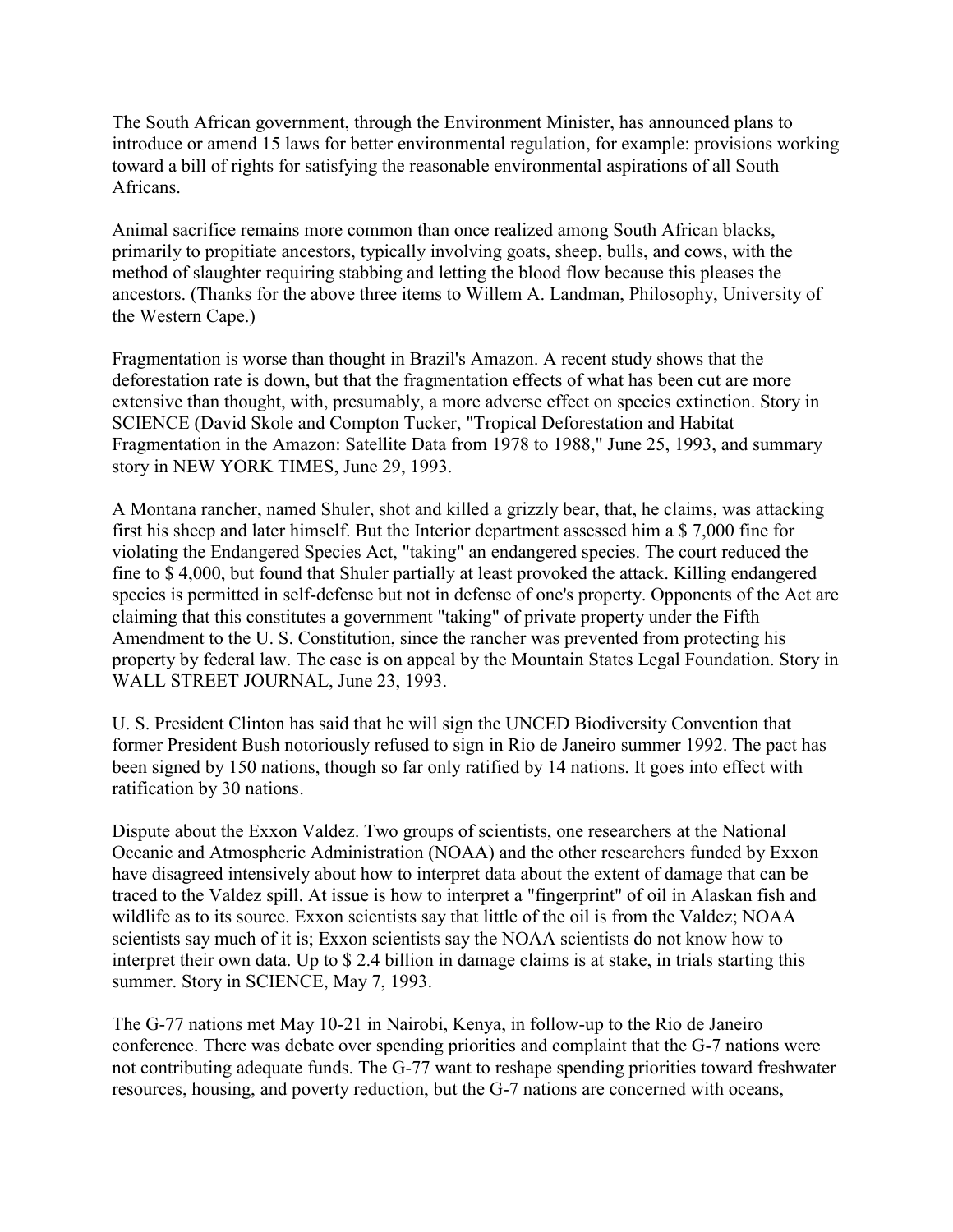climate, biodiversity and environmental conservation. The G-77 nations said that zero UNEP dollars should be spent on climate, which most interpreted as a protest to make a point, others said UNEP was not the appropriate vehicle for such spending. Southern nations complain that Northern nations have the final say over how the money they make available is spent. Story in CHRISTIAN SCIENCE MONITOR, May 19, 1993.

Earth Day and Debate. Public schools are increasingly using Earth Day to teach environmental awareness, with direct support by the Environmental Protection Agency (EPA) and other federal agencies. But some protest: Jonathan Adler, an environmental policy analyst at the Competitive Enterprise Institute, Washington, says that much of this environmental education amounts to "curricula of half-truths and political advocacy." It represents "political indoctrination." Story in CHRISTIAN SCIENCE MONITOR, April 19, 1993.

NAFTA requires EIS. Federal District Judge Charles Richey has ruled that the North American Free Trade Agreement is illegal unless the U. S. government produces an environmental impact statement before submitting the pact to Congress. The National Environmental Policy Act (1969) requires an EIS for "every recommendation or report on proposals for legislation and other major federal actions significantly affecting the quality of the human environment." U. S. owned companies operating in Mexico can increase their profits up to 200% by not complying with environmental law in Mexico, much less abiding by U.S. standards. Former President Bush claimed the pact did not need an EIS; President Clinton (while campaigning) that it did need one, but since becoming president has tried to address the environmental issue with "side agreements." Environmentalists hope to extend this ruling to GATT (General Agreement on Tariffs and Trade). Story in CHRISTIAN SCIENCE MONITOR, July 2, 1993.

# **Recent and Upcoming Events**

--July 2-5. International Jain Convention, Pittsburgh. With a panel on "Jainism and Ecology," organized by Michael Tobias. Participants: Jerry Brown (former governor of California); David Rothenberg, New Jersey Institute of Technology; Michael W. Fox, Humane Society; Peter Gerard, Animal Rights Network; Nick Stonington, Merrill-Lynch Company; Atul Shah, Young Jain Society, and others.

--July 9-11. Ecotheology and Religious Education Workshop, Denton, TX. Sponsored by the journal ENVIRONMENTAL ETHICS and the Center for Environmental Philosophy at the University of North Texas. Speakers are Susan Power Bratton, James A. Nash, Max Oelschlaeger, Eugene C. Hargrove, and George A. James. Contact Eugene C. Hargrove, Department of Philosophy, University of North Texas, P. O. Box 13496, Denton, TX 76303- 3496. Phone 817/565- 2727.

--July 19-26. "The Ecological Crisis: Rights, Obligations and Opportunities." At Ghost Ranch, a Presbyterian Conference Ground, Abiquiu, New Mexico. Symposium led by Joan Martin-Brown, United Nations Environment Programme, Washington; Wes Granberg Michaelson, coordinator of the World Council of Churches involvement in the 1992 UN Earth Summit; and William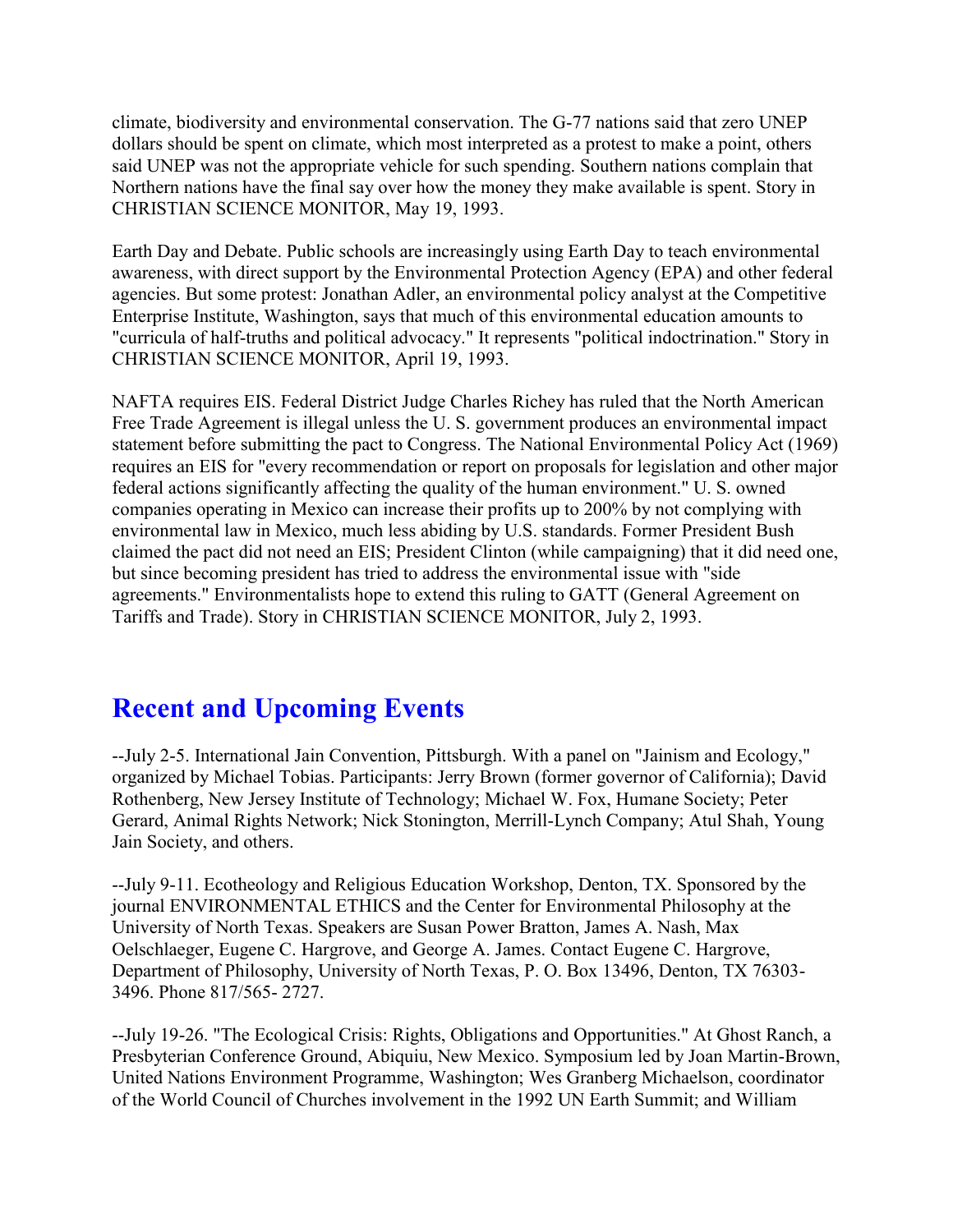Somplatsky- Jarman, associate for environmental justice, Presbyterian Church (U.S.A.). Contact Ghost Ranch, HC 77, Box 11, Abiquiu, NM 87510- 9601. Phone 505/685-4333.

--July 20-22. Royal Institute of Philosophy Conference, Philosophy and the Natural Environment, Cardiff, Wales. See details earlier.

--July 29-August 1. "A New Generation for Animal Rights." Conference at Rutgers University, New Brunswick Campus, New Brunswick, NJ. Numerous speakers, including Tom Regan. Numerous workshops. With a particular interest in creating a national student organization for animal rights, and a special appeal to students and teachers. Contact Lisa Finlay, A New Generation for Animal Rights, 209 N. Graham Street, Chapel Hill, NC 27516. Phone 919/942- 6909. Fax 9191/942-3875.

--August 1-14. Applied Deep Ecology, Philo, California. 2 week summer school course, in association with the Sierra Institute and the California Institute of Integral Studies. Faculty include Bill Devall, Susan Griffin, Ed Grumbine, David Abram, Alan Drengson, Bill Moyers and others. The location is a retreat center two and a half hours north of San Francisco. Cabins and camping are available. Contact: Institute for Deep Ecology Education (IDEE), Box 2290, Boulder, CO 80306. Phone 303/939- 8398.

--August 6-9. Caring for Creation: A Christian Perspective on the Environment. American Scientific Affiliation Annual Meeting, Seattle Washington. Contact ASA, P. O. Box 668, Ipswich, MA. Phone: 508/356-5656.

--August 15-18. Workshop on Creation Spirituality and the Rebirth of Nature, Cortes Island, BC, Canada. Contact Holyhock, Box 127, Manson's Landing, Cortes Island, BC, Canada VOP 1KO. Phone 604/935-6533.

--August 12-18. The Community, The Family, and Culture, Conference of the Institute for Advanced Philosophic Research, Estes Park, Colorado. With papers on environmental issues. Contact Dr. Nancy E. Snow, Program Chair, Marquette University, Department of Philosophy, 132 Coughlin Hall, Milwaukee, WI 53233. Phone 414/288-3670.

--August 14-16. International Society for Value Inquiry, in Helsinki, --August 17-20. Tenth International Social Philosophy Conference, in Helsinki. Details earlier.

--August 20-26. Ecology and Ethics Symposium. Papers invited. Send inquiry and proposal to Rev. Nigel Cooper, 40 Church Road, Rivenhall, Witham, Essex CM8 3PQ, U.K.

--August 22-28. 19th World Congress of Philosophy, Moscow. With ISEE Sessions. See details earlier.

--August 24-26. Creating a Forestry for the 21st Century: An Interdisciplinary Symposium, Portland Oregon. A conference on the wave of change sweeping over forestry. Numerous sponsoring institution, including Oregon State University, University of Washington, the U.S. Forest Service New Perspectives in Forestry Programme, and others. Contact: Washington State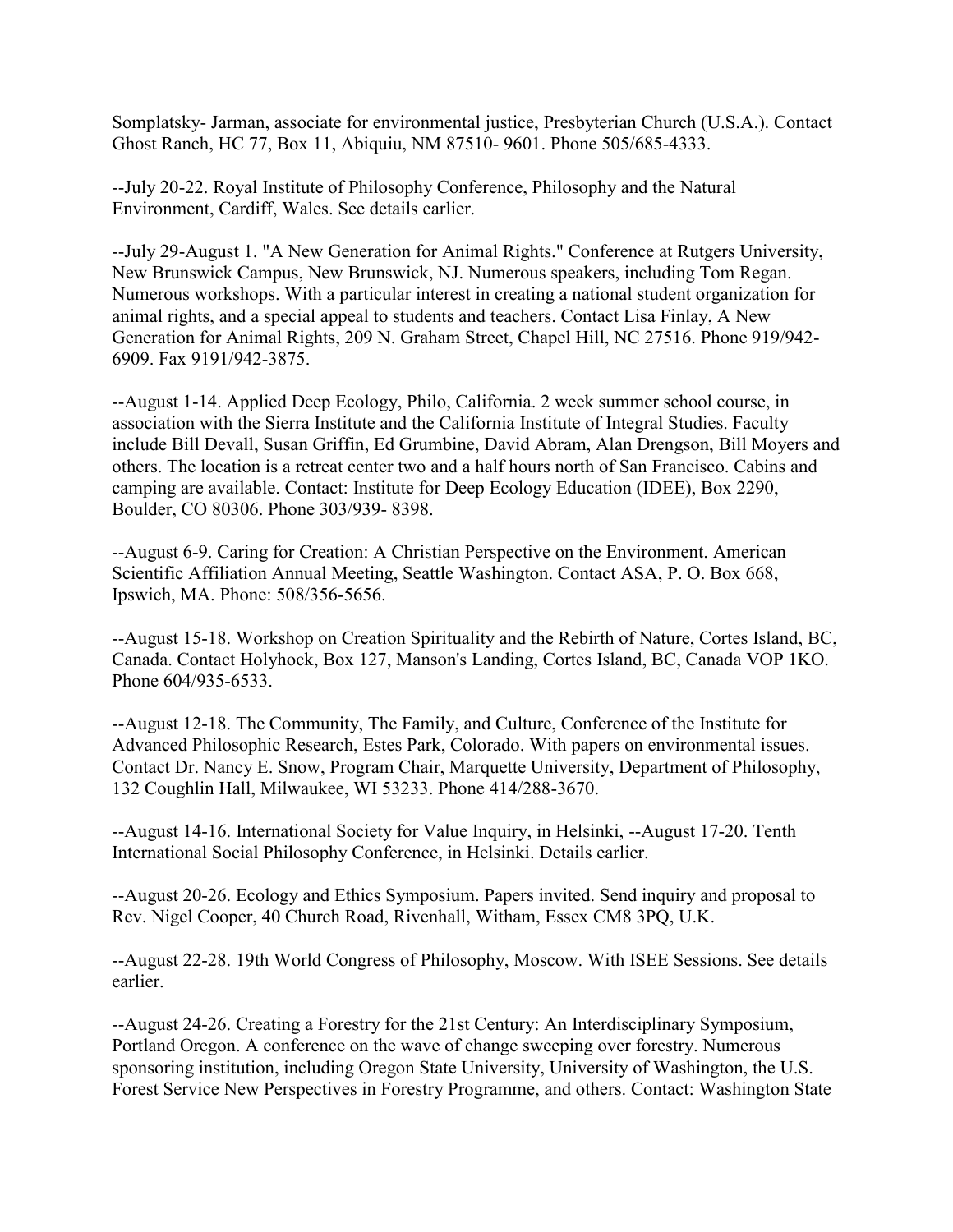University Conferences and Seminars, 7612 Pioneer Way East, Puyallup, WA 98371. Phone 206/840-4575.

--August 21-September 2. 1993 Templeton Symposium: Science and Religion: Two Ways of Experiencing and Interpreting the World. University of Chicago and Lutheran School of Theology at Chicago. Includes William Klink (University of Iowa), "Eschatology and Ecology"; Philip Hefner (Lutheran School of Theology at Chicago), "Can Nature Truly Be our Friend?"; Karl Peters (Rollins College), "Scientific Theology and Spirituality: How I Experience God in the World of Nature." Contact: Chicago Center for Religion and Science, 1100 East 55th Street, Chicago. IL 60615-5199. Phone 312/753-0671.

--September 20-22. Partnerships for Change, an international conference hosted the United Kingdom, at Manchester. There are many themes concerning environment and sustainable development. Contact Helen Jones, Room A 302, Romney House, 43 Marsham Street, London, SW1P 3PY, United Kingdom. Phone 071 276 8168. Fax: 276- 8861.

--September 24-October 1. 5th World Wilderness Congress, in Norway, with ISEE session on wilderness. See details earlier.

--September 22-25. Conference on Persons, St. Mary's College, Notre Dame, Indiana. "The Nature of Persons and the Relevance of Personal Modes of Being to our Understanding of Reality, Ethics, and the Environmental Crisis." Contact: Patricia Sayre, Philosophy, Saint Mary's College, Notre Dame, IN 46556.

--October 1-2. Society for International Development, North American Regional Conference, at Fort Collins, Colorado. Paper and proposals invited, through August 1, especially on ethics, environmental conservation, and sustainable development. Contact Maurice L. Albertson, Civil Engineering Department, Colorado State University, Fort Collins, CO 80523.

--October 1-3. Eighth Annual International Compassionate Living Festival (continuing earlier "Triangle Animal Awareness" Festivals), in Raleigh, NC. Contact: Culture and Animals Foundation, 3509 Eden Croft Dr., Raleigh, NC 27612. Phone 919/782-3739.

--October 5-6, Nobel Conference XXVIX, "Nature Out of Balance: The New Ecology," Gustavus Adolphus College, Saint Peter, MN. See details earlier.

--November 4-6. "Biological and Cultural Diversity Challenges in Environmental Ethics," the Morris Colloquium, University of Colorado, Boulder. Contact: Dale Jamieson, Department of Philosophy, Campus Box 232, University of Colorado, Boulder, CO 80309-0232. Phone 303/492-6132.

--November 5-7, Regional Development in the 21st Century: Think Globally, Act Locally," Naha, Okinawa. Sponsored by the East-West Center, Honolulu, at the University of Hawaii. Contact EWCA Alumni Office, 1777 East-West Road, Honolulu, HI 96948.

--November 11-13. National Watchable Wildlife Conference, Corpus Christi, TX, at Bayfront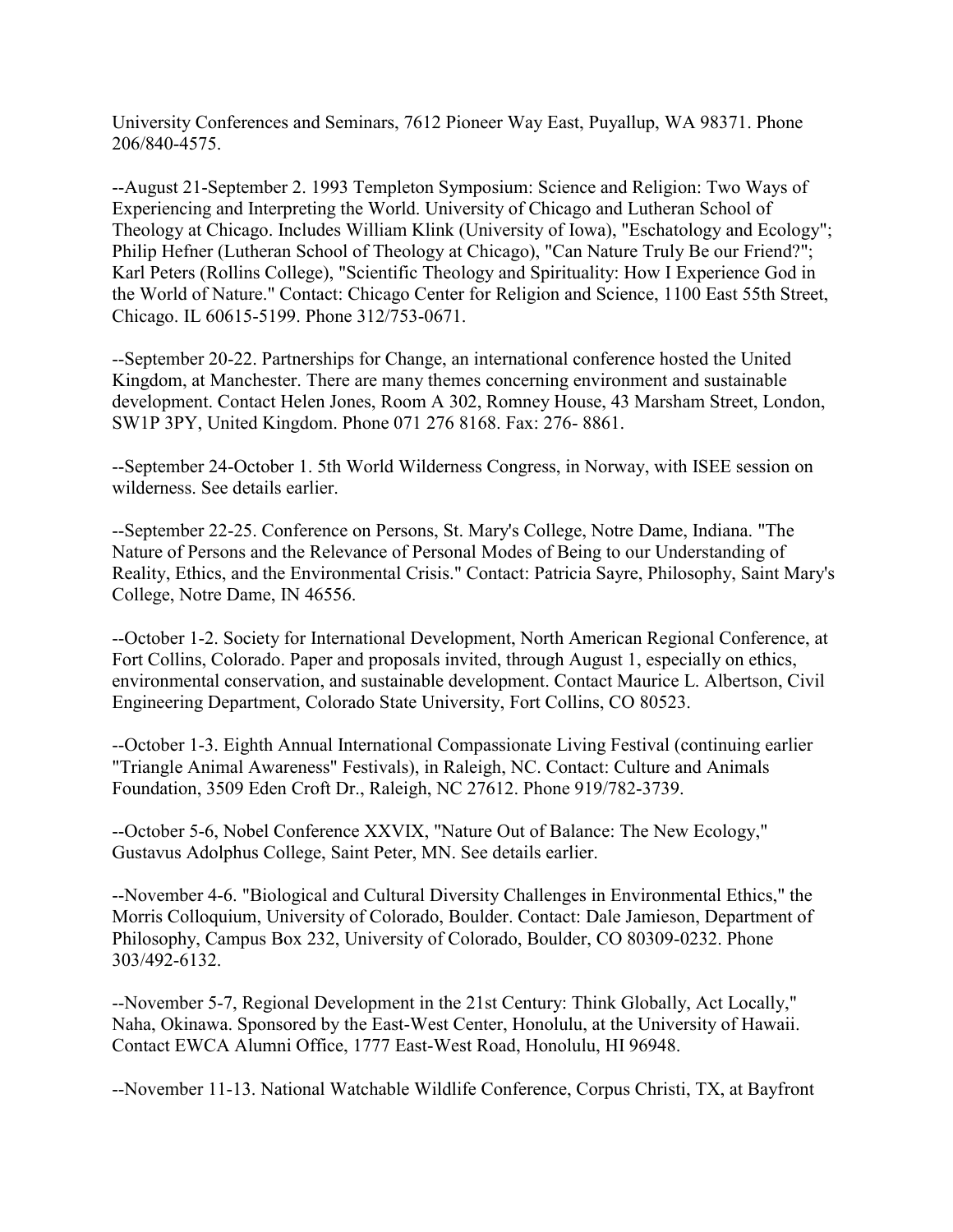Plaza Convention Center. Contact: 400 Mann, Suite 909, Corpus Christi, TX 78401. With many sponsors.

--November 10-13. The Environmental Management of Enclosed Coastal Seas, Baltimore, MD, sponsored by the State of Maryland. Other sponsors include the EPA, NOAA, the National Academy of Sciences, as well as international groups. One associated group is the University of Maryland, through the Institute for Philosophy and Public Policy. Such coastal seas include the Chesapeake Bay, the Inland Seto Sea of Japan, the Mediterranean, the Baltic, the Red Sea, the North Sea, and the Caribbean. Contact EMECS Secretariat, Coastal and Environmental Policy Program, The University of Maryland, Box 775, Cambridge, MD 21613. Phone 410/974-5047.

--November 11-13. The North American Interdisciplinary Wilderness Conference, Ogden, Utah. Papers and proposals are invited by August 16, and a book is planned; a book has resulted from previous conferences. For arts and humanities papers, contact L. M. Vause, Department of English, Weber State University. For conference information, Continuing Education, Weber State University, Ogden, UT 84408-4007.

#### 1994

--January 20-21, 1994. Conference on Ethical Dimensions in U.N. Agenda 21, at United Nations, New York. Details earlier.

--January 20-22, 1994. Conference on Agricultural Ethics, "Decision Making and Agriculture: The Role of Ethics." Nova Scotia Agricultural College, Truro, Nova Scotia. Speakers include Paul Thompson, Frederick Buttel, Bernard Rollin, and others. Contact Mora Campbell, Nova Scotia Agricultural College, Truro, Nova Scotia. Phone 902/893-6644.

--March 23-27, 1994. European Conference on Science and Theology: The Concept of Nature, in Freising and Munich, Germany. Contact: K. H. Reich, PÑdagogischhes Institut, Rte des Fougäres, CH-1700 Fribourg, Switzerland.

--March 31-April 2, 1994, Pacific Division, American Philosophical Association, in Los Angeles, with ISEE session. Details earlier.

--April 7-10, 1994. "Rebuilding Security: The Bomb, the Debt, and the Rainforest," the Peace Studies 6th Annual Meeting, at the University of San Francisco, CA. Papers and abstracts invited, by January 1, 1994. Contact: Professor Joseph Faney, Manhattan College, Riverdale, NY 10471. Selected papers will be published in the PEACE REVIEW.

--April 21-24, 1994. Society for Human Ecology, Seventh Conference, Michigan State University, East Lansing. There is a call for papers. Contact: Robert J. Griffore, Dept. of Family and Child Ecology, 107 Human Ecology Bldg., Michigan State University, East Lansing, MI 48824-1030. Phone: 571/336-3818. Fax 336-3845.

--May 5-7, 1994. Central Division, American Philosophical Association, in Kansas City, with ISEE session. Details earlier.